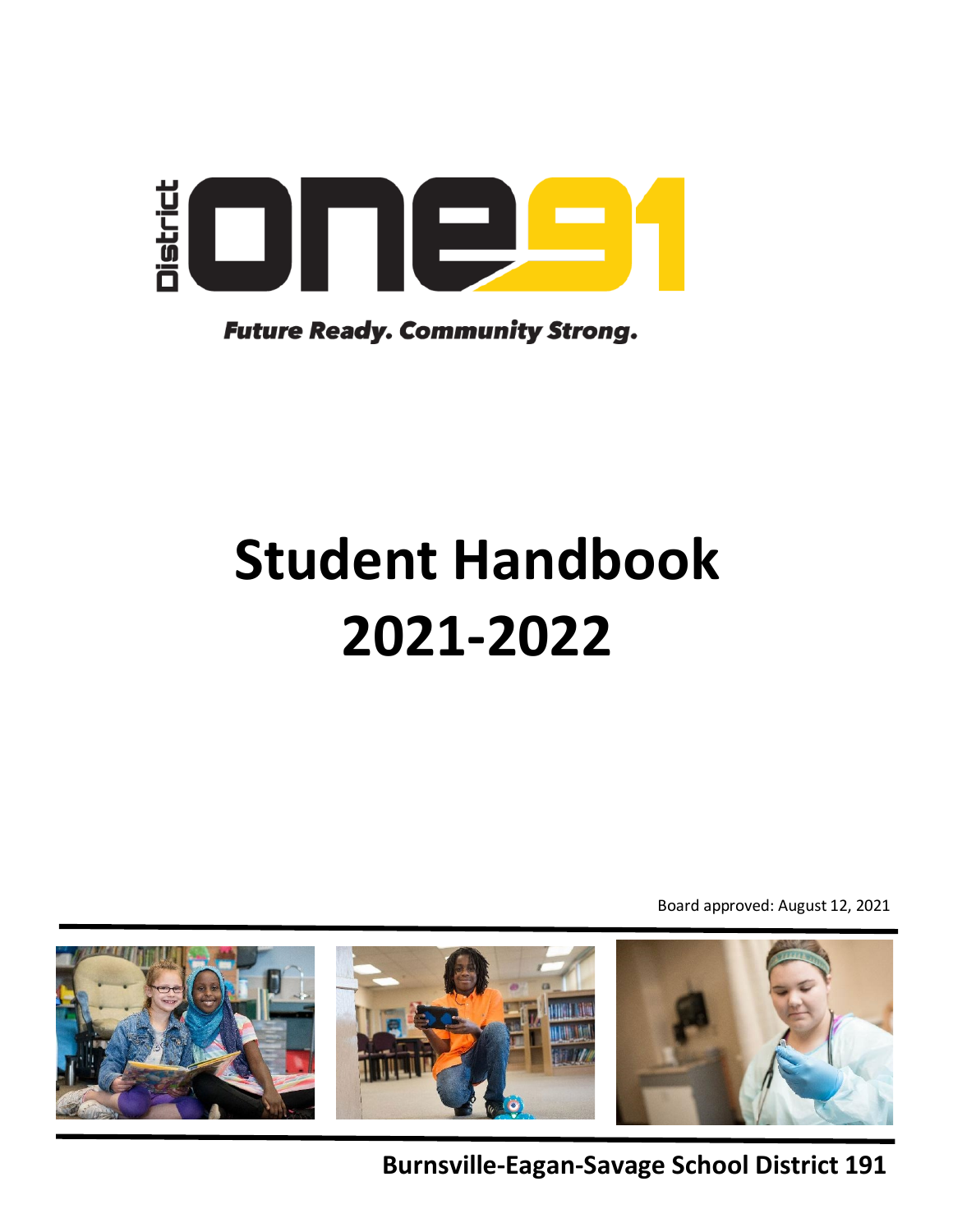# <span id="page-1-0"></span>**Letter from the Superintendent**

Dear Students,

Welcome to the 2021-2022 school year in Burnsville-Eagan-Savage School District 191!

As we return to school this year, ready for a new start, I can't help but reflect on the ways we as a community confronted the challenges of the last year. We learned how to be adaptive and flexible, how to overcome barriers and meet needs, and how to support each other and work together. We'll take all of those lessons with us as we move forward.



All of the ways we've grown and the experiences we've had together, they can and will be a spark for us as a school community. We've seen clearly how important it is to be a truly inclusive community, listening to all voices and partnering with families, students and community organizations. We've seen the strength that comes from our diversity, with each individual making important and unique contributions to help the entire community. And we've seen the benefits of blazing our own path rather than waiting to see what others will do.

Living our values over the last year helped us do more than survive. In a time of uncertainty and challenges, we learned and grew and prepared for what's next. We'll keep doing that this year, too, and we'll do it together.

This handbook also reflects those values. I encourage you to read through its pages to understand your responsibilities and our commitment to you and your success. Together we can create a strong learning community that supports all learners.

I wish you all the best this school year and look forward to seeing you blaze your pathway.

Sincerely,

Dr. Theresa Battle, Superintendent

# **Table of Contents**

| Letter from the Superintendent                | 2  |
|-----------------------------------------------|----|
| Important District Policies to Know           | 3  |
| General District Information                  | 5  |
| District 191 Beliefs about Behavior in School | 8  |
| <b>Explanation of PBIS</b>                    | 8  |
| <b>Explanation of Roles</b>                   | 9  |
| All students:                                 | 9  |
| All parents and legal guardians:              | 9  |
| All teachers:                                 | 9  |
| Building principals:                          | 10 |
| Other school district personnel:              | 10 |

| Superintendent:                               | 10 |  |
|-----------------------------------------------|----|--|
| School Board:                                 |    |  |
| <b>Procedural Requirements</b>                | 11 |  |
| Application of the Code of Conduct            | 11 |  |
| <b>Factors Impacting Discipline Decisions</b> | 11 |  |
| Disciplinary Responses                        | 11 |  |
| Rights to Continued Access to Instruction     | 11 |  |
| Responses to Behavior                         | 12 |  |
| Levels of Intervention for Behavior           | 14 |  |
| <b>Behavior Response Matrix</b>               | 17 |  |
| Parent/Guardian Guide to Statewide Testing    | 24 |  |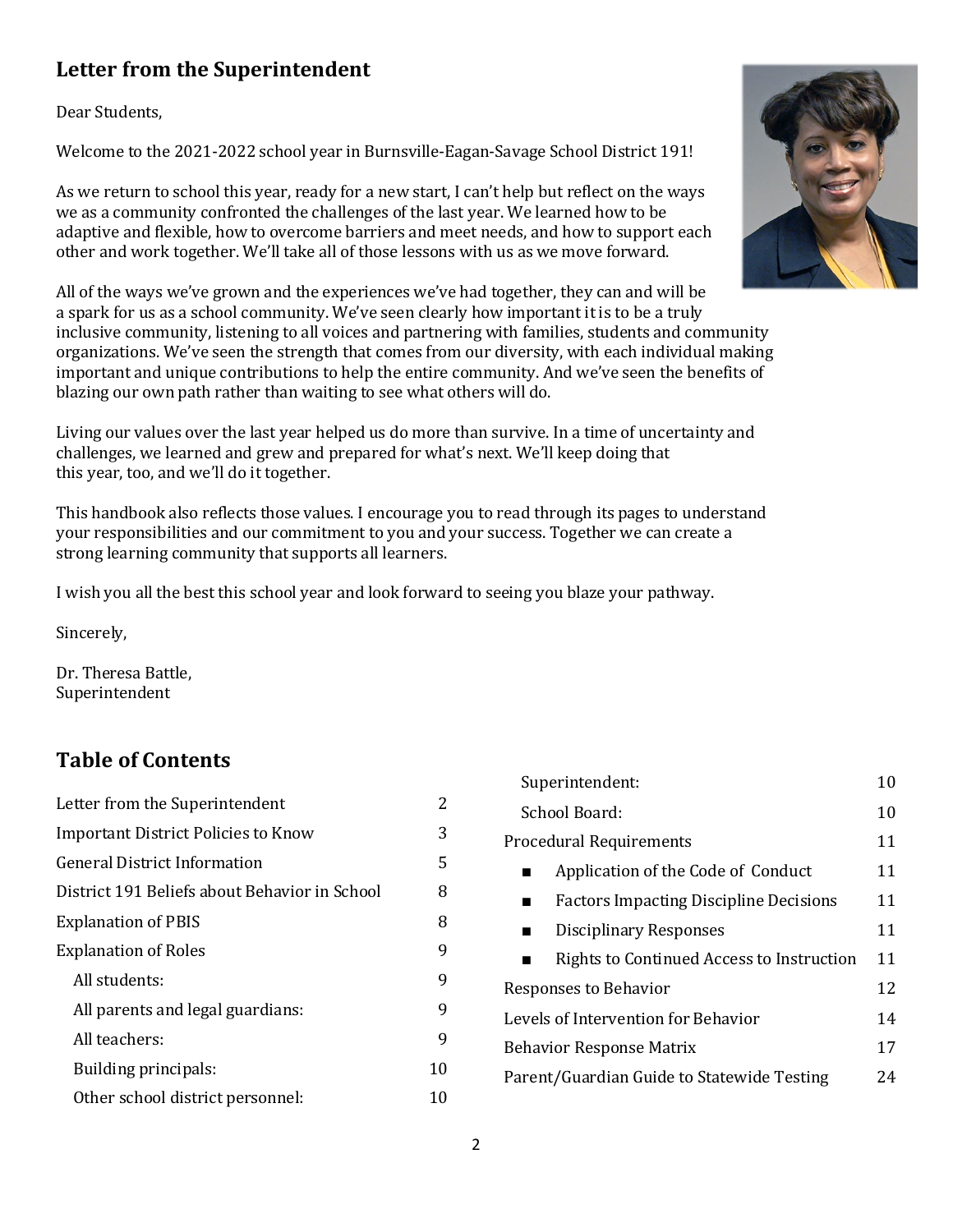# <span id="page-2-0"></span>**Important District Policies to Know**

This page includes summaries of several Burnsville-Eagan-Savage School District 191 policies regarding student behavior and ensuring a safe and positive learning environment at our schools. The complete text of these and other District 191 policies can be found online at [https://www.isd191.org/discover/board-of](https://www.isd191.org/discover/board-of-education/policies)[education/policies](https://www.isd191.org/discover/board-of-education/policies) or upon request from a school or district office. Questions regarding district policies or this handbook can be directed to the building principal, program director or superintendent's office at 952-707- 2005.

#### POLICY 404: EMPLOYEE BACKGROUND CHECKS

District 191 places a high priority on ensuring a safe and healthy learning environment for students. As part of this, all applicants who have been offered employment with the district must complete a criminal background check before they start. This process meets legal requirements.

#### POLICY 413: HARASSMENT AND VIOLENCE

District 191 is committed to creating safe and supportive spaces where students can learn, and employees can work, without fear of harassment or violence. Any harassing or violent behavior is strictly prohibited in District 191 schools and other buildings, on district property and during district events. We take all complaints of harassment or violence very seriously. We will investigate all complaints and take disciplinary action against any student, teacher, administrator or other school employee who violates this policy.

#### POLICY 419: TOBACCO**-** AND SMOKE**-**FREE ENVIRONMENT

As part of our work to keep a healthful learning environment for students and working environment for our employees, tobacco use of any kind – including electronic cigarettes and tobacco-related devices – is prohibited in all of our schools. This applies to all students, teachers, administrators and other District 191 employees.

#### POLICY 501: SCHOOL WEAPONS POLICY

No person is allowed to possess, use or distribute a weapon on school property, with specific exceptions. We will enforce this policy and discipline or take appropriate action against any student, teacher, administrator, school employee, volunteer, or member of the public who violates this policy.

#### POLICY 502: SEARCH OF STUDENT LOCKERS, DESKS, PERSONAL POSSESSIONS AND STUDENT'S PERSON

School lockers are the property of the district and we maintain exclusive control of lockers provided for the convenience of students. Because of this, we may inspect the interior of lockers for any reason at any time, without notice, without student consent, and without a search warrant. However, a student's personal possessions within a school locker or being carried by that student may be searched only when school employees have a reasonable suspicion that the search will reveal evidence of a violation of law or school rules.

#### POLICY 503: STUDENT ATTENDANCE

Regular school attendance is directly related to success in academic work, benefits students socially, provides opportunities for important communications between teachers and students, and establishes regular habits of dependability important to the future of the student.

#### POLICY 505: DISTRIBUTION OF NON-SCHOOL-SPONSORED MATERIALS ON SCHOOL PREMISES BY STUDENTS AND EMPLOYEES

District 191 is committed to protecting students' and employees' rights to free speech while also maintaining effective learning environments. To maintain this balance, we allow students and employees to distribute non-schoolsponsored materials on school property as long as it is done at a reasonable time and place and in a reasonable manner. Complete guidelines are available in the online policy manual. If you are interested in distributing materials on school grounds, you must place a request with and get permission from your school principal or administrator.

#### POLICY 506: STUDENT DISCIPLINE

Students are expected to behave appropriately so that our schools are positive learning environments for all. When students do not follow expected behavior guidelines, school administrators will take appropriate disciplinary action.

#### POLICY 514: BULLYING PROHIBITION POLICY

District 191 knows that a safe and civil learning environment is essential for all students to achieve to their highest capabilities. Therefore, bullying, whether by an individual or a group, is expressly prohibited in District 191 schools, on school property, at school events and activities, and on school transportation. Condoning or supporting another student's act of bullying is also prohibited. Although we cannot monitor all students' actions at all times, we will investigate and respond to any bullying behavior that negatively affects the school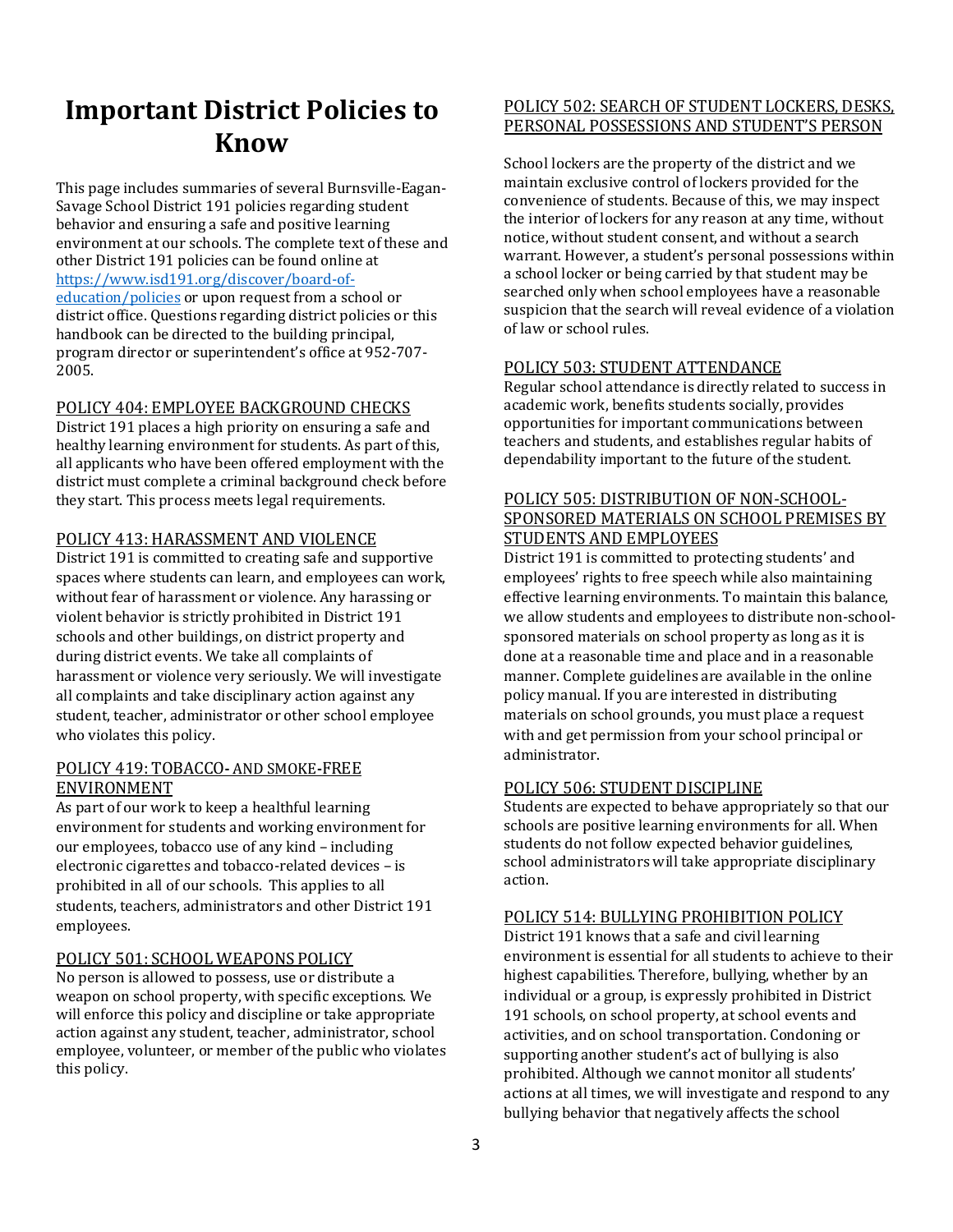environment and educational rights of other students. This includes cyberbullying.

#### POLICY 520: STUDENT SURVEYS

Occasionally, we will use surveys to gather student opinions and information about students. These surveys will be to help the district better achieve its mission.

#### POLICY 524: INTERNET ACCEPTABLE USE AND SAFETY POLICY

We understand the importance of students being able to access resources on the internet, both for current educational work and to help ensure students have the skills they need for future study and work. We provide students access to our computer system, including the internet, expressly for educational purposes, including classroom activities, research and college/career readiness activities. Students are expected to use our system in a safe manner and for these appropriate purposes. If the system is used in an unacceptable manner, students may face consequences as outlined in this policy.

#### POLICY 526: HAZING PROHIBITION

Hazing activities of any type are prohibited at all times whether they happen on or off school property, during or after school hours. Hazing activities can mean doing something to a student or coercing a student to do something that could cause harm in order for that student join or be part of a group or organization. More details about what constitutes hazing can be found in the online policy manual.

POLICY 527: STUDENT USE AND PARKING OF MOTOR VEHICLES; PATROLS, INSPECTIONS, AND SEARCHES Students are allowed the limited use and parking of motor vehicles in district locations in accordance with district policy. Students permitted to park at a district location do so as a privilege, not a right.

#### POLICY 529; STAFF NOTIFICATION OF VIOLENT BEHAVIOR BY STUDENTS

We are committed to maintaining safe learning and working environments for our students and staff. As part of this commitment, we provide classroom teachers and other school staff members notice about students' history of violent behavior. Before we do so, we will inform the student's parent or guardian.

#### POLICY 806: EMERGENCY OPERATIONS POLICY

Each district site has its own emergency operations plan. In the event of an emergency, relevant information of reunification instructions will be sent through the district messaging system and available on the ISD 191 website.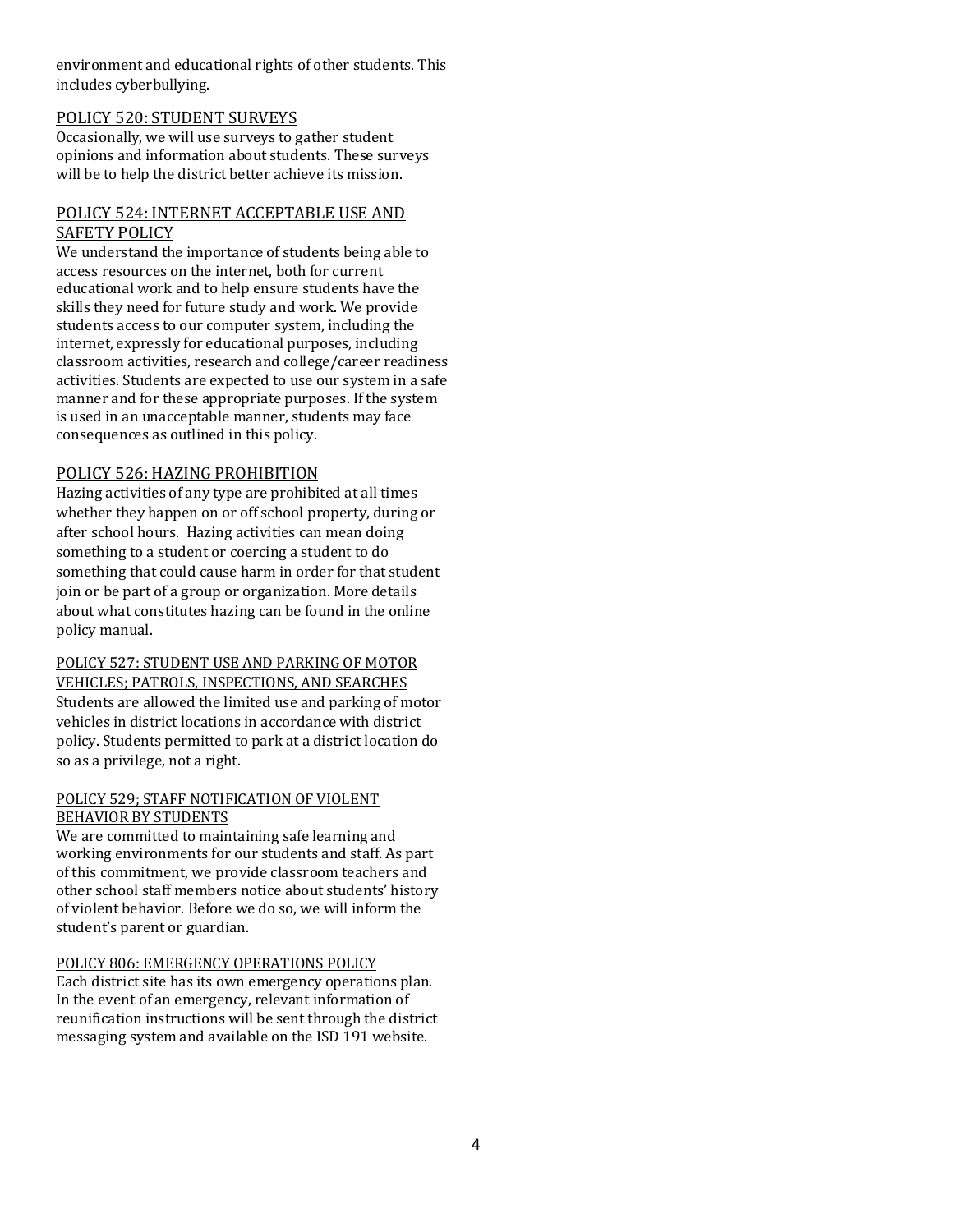# <span id="page-4-0"></span>**General District Information**

#### **APPLY FOR EDUCATIONAL BENEFITS (FREE/REDUCED PRICE MEALS)**

Parents/Guardians are encouraged to apply to receive educational benefits. If your family qualifies, your students can receive free or reduced-price meals and possibly other benefits, including discounts for participation in athletics, band and other activities. In addition, some school funding is based on number of students who qualify for benefits. So by filling out an application, you are helping to ensure every school in District 191 gets all the funding it deserves.

#### Applications may be completed online at

[www.isd191.org/edbenefits.](http://www.isd191.org/edbenefits) Paper applications are available online, at school buildings and at the District Office. A new application must be completed each school year. Call 952-707-2051 if you need assistance with the application process.

#### **CHROMEBOOKS**

All Chromebooks, other student devices, and issued accessories are the property of ISD191. Students will take care of the equipment, use the equipment in accordance with our Acceptable Use Policy, and return the equipment when requested or when the student leaves ISD191.

More Information and the One91 Chromebook Loan Expectations can be found at ww.isd191.org/chromebook

#### **COVID-19**

In consideration of the current COVID-19 pandemic, students should not attend school if they exhibit respiratory 'shortness-of-breath', a new onset of a 'cough' or difficulty breathing. Further, please have students consult with a medical provider before sending to school if the student experiences a cluster of two of the following symptoms: chills, repeated shaking with chills, muscle pain, headache, sore throat, new loss of taste or smell, and gastrointestinal symptoms of diarrhea, vomiting, or nausea.

#### **FIELD TRIPS**

Students take both transported and walking field trips to broaden their educational experiences. Parents are often asked to help with supervision. An informational letter and permission form will be sent home and this must be completed and returned to the school before a student may go on a field trip.

#### **FLEXIBLE LEARNING DAYS**

District 191 schools will use "Flexible Learning Days," new for the 2020-21 school year, in order to minimize the disruptions caused by snow or extreme cold weather. Under the plan, the first cancellation due to weather during a school year will remain a traditional cancellation. After that, Flexible Learning Days would kick in.

On a Flexible Learning Day, teachers, administrators and other licensed professionals will be available by phone, email and/or Schoology from 9 to 11 a.m. and from 1 to 3 p.m. to answer questions, provide guidance or otherwise engage students.<br>• For grad

- For grades 6-12, teachers will publish lessons by 9 a.m. using Schoology, the district's online learning system, so students can access courses and complete assigned work.
- For grades PreK-5, students will complete portions of selected learning activities created and distributed in advance by their teachers.

More information and details will be shared with students and families throughout the school year.

#### **FOOD POLICY**

The State Department of Health requires that food served in schools be obtained from appropriate sources. Food prepared in a home will not be distributed in school. Families must adhere to the district's Wellness [Policy 533](https://www.isd191.org/discover/board-of-education/policies/details/%7Eboard/district-policies/post/533-wellness) and must also check with school staff before sending in treats for a party or other event.

#### **HUMAN GROWTH AND DEVELOPMENT**

Each school year, 4th (girls only), 5th and 6th grade students receive Human Growth and Development classes. A licensed school nurse teaches these classes which are designed to promote a healthy attitude toward maturing bodies and an awareness of the physical and emotional changes that occur during the adolescent years. Boys and girls are instructed separately at each grade level. The school nurse will also be teaching the state-mandated Human Immunodeficiency Virus (HIV) education along with communicable disease education to 6th grade students. Dates for these classes are communicated through newsletters and websites. Parents or guardians must contact the school if they do not want their child to participate. Children not participating in this class will take part in other health classes led by a classroom teacher. Questions related to human growth and development and Human Immunodeficiency Virus (HIV)/communicable disease education may be directed to the school nurse.

#### **ILLNESS AND INJURY**

In case of illness or significant injury at school, a parent or guardian will be notified by the Health Office staff. Transportation home and all medical care is the responsibility of the parent or guardian. If a parent or guardian cannot be reached, the emergency contact will be called. The person designated as an emergency contact must be able and willing to provide transportation and supervision for the student. It is important that the emergency contact information is current for all students. If emergency contact cannot be reached, 911 will be called as necessary.

In most cases, children should remain at home for 24 hours after antibiotics have been started. Students should be fever free for 24 hours before returning to school.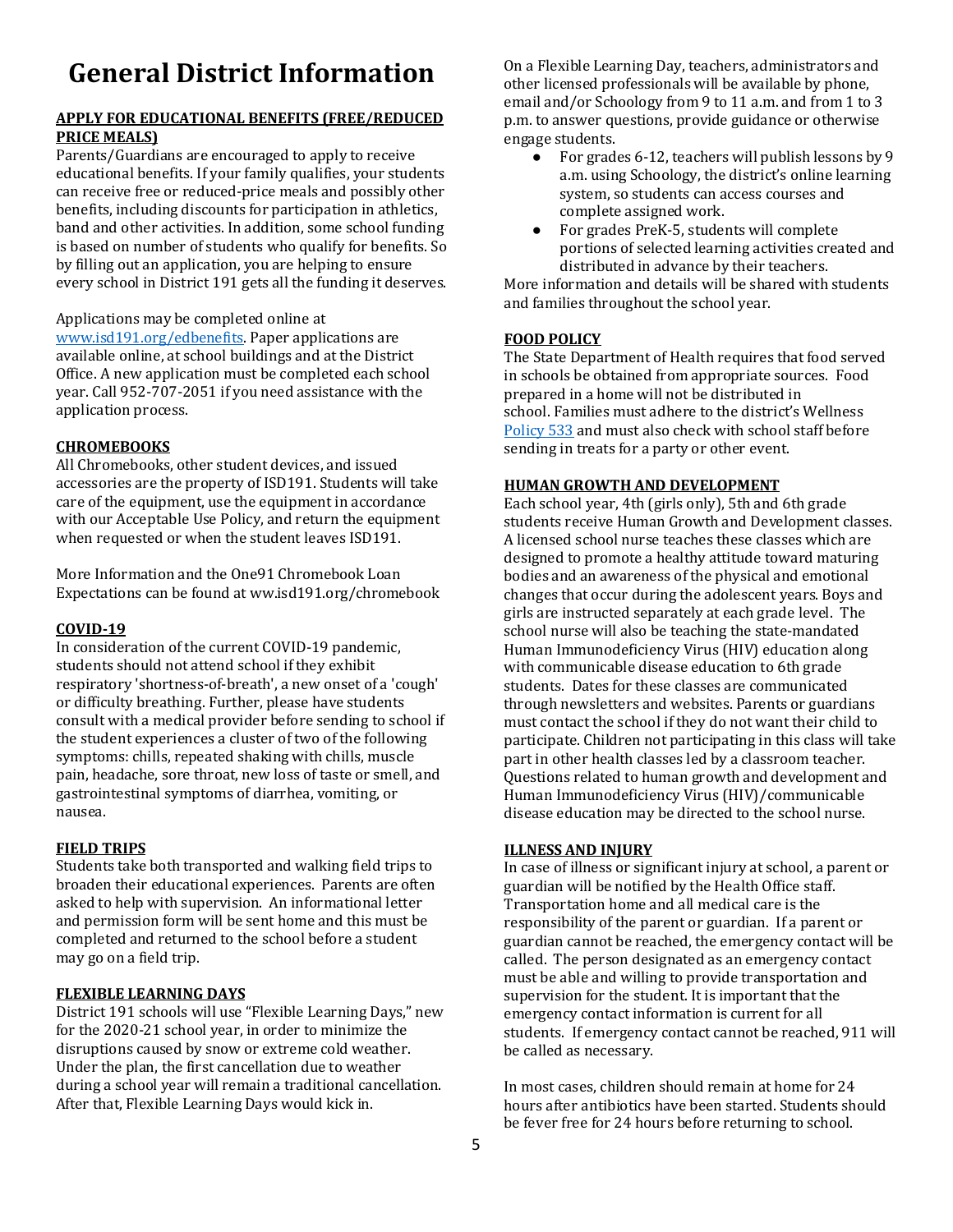Please see the district health services website for more information regarding "Is My Child Too Sick for School Today?" which will provide general guidelines regarding if your child should attend school when ill. If a student becomes ill with a communicable disease, please notify the school.

#### **IMMUNIZATION RECORDS**

In order for students to enroll or remain enrolled in elementary or secondary schools, Minnesota state law requires documentation of required immunizations or written proof of exemption. Students will not be allowed to start school until this information or an appropriately signed legal exemption is provided to the district. A list of the required immunizations, the entire District 191 Immunizatio[n Policy 530](https://drive.google.com/file/d/0B6hiAh56SOWxdzhKZDBqS3ZfcTA/view?usp=sharing) and immunization forms are available on the district website[, www.isd191.org,](http://www.isd191.org/) or in the school health office.

#### **LATEX-SAFE SCHOOLS**

To safeguard the health of students and staff who have latex allergies, all schools take steps to minimize exposure to natural rubber latex. No latex balloons are allowed. Students with latex allergies should notify the building nurse at their school so that accommodations can be made.

#### **LOCKERS (SECONDARY SCHOOLS)**

All lockers are school property and may be opened at any time by school officials. The school is not responsible for replacing lost or stolen student property. Replacement costs will be assessed for school property reported missing from a student's locker unless forced entry can be demonstrated. Lockers should always be locked properly and kept in good condition. Theft from lockers should be reported immediately to the police liaison officer or the main office. Students should not tell anyone their locker combination. If a locker is not operating properly, report it to the attendance desk.

Students enrolled in physical education are assigned a locker. Students are encouraged to mark all of their personal clothing and equipment with appropriate identification. These lockers must be cleared of all clothing and equipment as directed by school staff at the end of scheduled terms. The school will not assume responsibility for the return or condition of student equipment or clothing left in lockers.

School administration may establish reasonable directives and guidelines which address specific needs of the school district, such as use of tape in lockers, standards of cleanliness and care, posting of pin-ups and posters which may constitute sexual harassment, etc.

Students may also be assigned athletic lockers for use during a specific athletic season. On the date that equipment is due at season's end, all locks and belongings must be removed.

#### **MEDICATIONS**

If a student needs to take medicine at school, a parent must contact the school nurse. Teachers cannot be responsible for a child's medication. Rather, medications must be sent to the school nurse in the original prescription bottle or original packaging along with a note from the parent/guardian providing permission for the medication to be administered during the school day. All medications dispensed at school require a doctor's order. This includes over-the-counter medications. Please refer to the district website for the medicatio[n Policy](https://drive.google.com/file/d/0B6hiAh56SOWxazQ0YkNuOGdheW8/view?usp=sharing)  [516.](https://drive.google.com/file/d/0B6hiAh56SOWxazQ0YkNuOGdheW8/view?usp=sharing) For more information, contact the school nurse.

#### **PERMITTED ACTIONS**

As allowed by Minnesota state law, there are some instances when reasonable force may be used toward a student without the student's permission. This includes when a parent/guardian, teacher or other caretaker needs to restrain or correct the student, to keep the student from injuring himself/herself or others, or to prevent the student from damaging property.

For more information, please review MN Statute §609.379.

#### **REPORTING CHILD ABUSE/NEGLECT**

District 191 will seek to protect children whose health and welfare may be jeopardized through physical abuse, neglect, truancy or sexual abuse. All district employees are required by state law to report suspected misconduct toward children and to maintain the confidentiality of such data. Policy 414

#### **SCREENING**

Every school year, students participate in grade level vision screening. Students also receive hearing and/or vision screening upon

request from their parents or guardians or if the teacher suspects that there may be a hearing or vision concern that is affecting the student's ability to learn. Please visit the Health Services webpage on the district website for a list of the grade level screenings. *If you do not wish for your child to receive health screening, please inform your school health office.*

#### **SECTION 504**

Section 504, a provision of the Federal Rehabilitation Act, ensures access to a free and appropriate public education for individuals with a qualifying disability by prohibiting discrimination based on a disability. A student may qualify for a 504 plan if he or she has a mental or physical condition for which reasonable accommodations are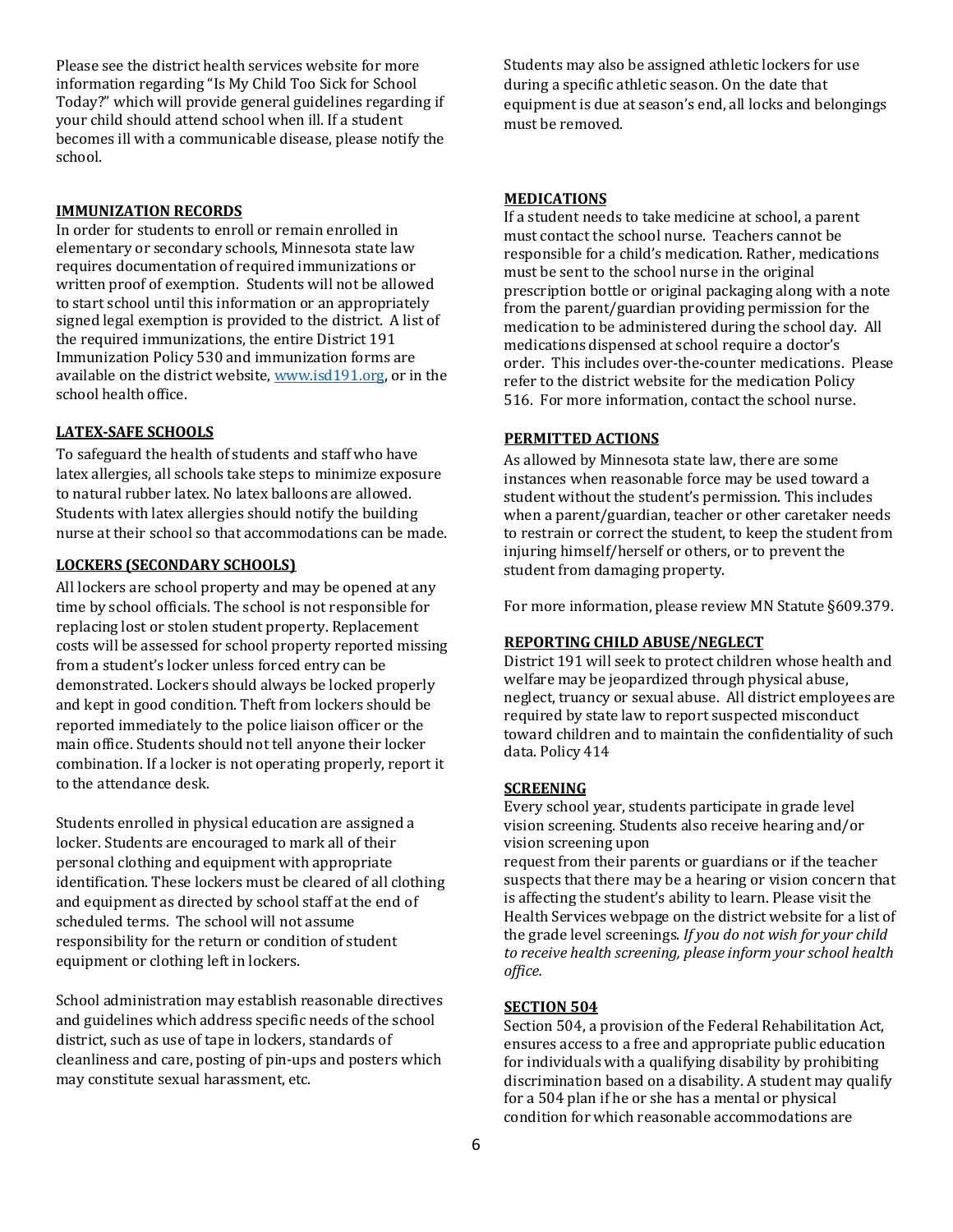necessary in order to make progress in school. Questions about Section 504 services may be directed to the building 504 contact or Individualized Student Services Department (952) 707-2082.

#### **SPECIAL EDUCATION**

Students with disabilities who have been evaluated and found to be eligible for special education receive specialized instruction and supports based on their identified needs. Licensed special education teachers provide services that are identified on a student's Individual Education Program (IEP) plan including, when necessary, services from speech, occupational and physical therapists, nurses, school psychologists, and school social workers. Prior to a referral for a special education evaluation by a general education teacher at least two evidence based interventions are implemented to see if the student makes academic and/or behavioral progress. If a parent/ guardian believes their child has a disability that is interfering with progress in the general education classroom, they may request a special education evaluation by contacting the building principal.

#### **STUDENT DATA PRIVACY POLICY**

The District 191 Board of Educatio[n Policy 515](https://drive.google.com/file/d/0B6hiAh56SOWxQ1ZjdU1MSXRVVG8/view?usp=sharing) requires the district to comply with the Federal Family Rights and Privacy Act and the Minnesota Government Data Practices Act.

In District 191, educational data are recorded on individual students in areas related to health, academic progress, attendance, testing and special education. Most information in education records is considered private and available only to the student, the student's parents/guardians if the student is not yet 18 years old, and to the school staff who need the data to provide services to the student, unless permission is granted by the student or parent/guardian.

However, according to state and federal guidelines, information that is considered to be directory information may be released to the public without permission of the student or parent/guardian. This includes:

- Student's name;
- Gender;
- Address:
- Telephone number;
- Participation in officially recognized activities and sports;
- Weight and height of members of athletic teams;
- Degrees and awards received;
- Photographs for school-approved publications, newspapers and videotapes.

If a student or parent/guardian does not wish any or all of this information to be made public, he or she can "opt out" by notifying his or her school principal in writing.

If the decision is made to opt out, then the student will be excluded from all published information including:

- Honor rolls;
- Programs for concerts and theater performances;<br>• Athletic programs:
- Athletic programs;
- Yearbooks;
- Press releases, etc.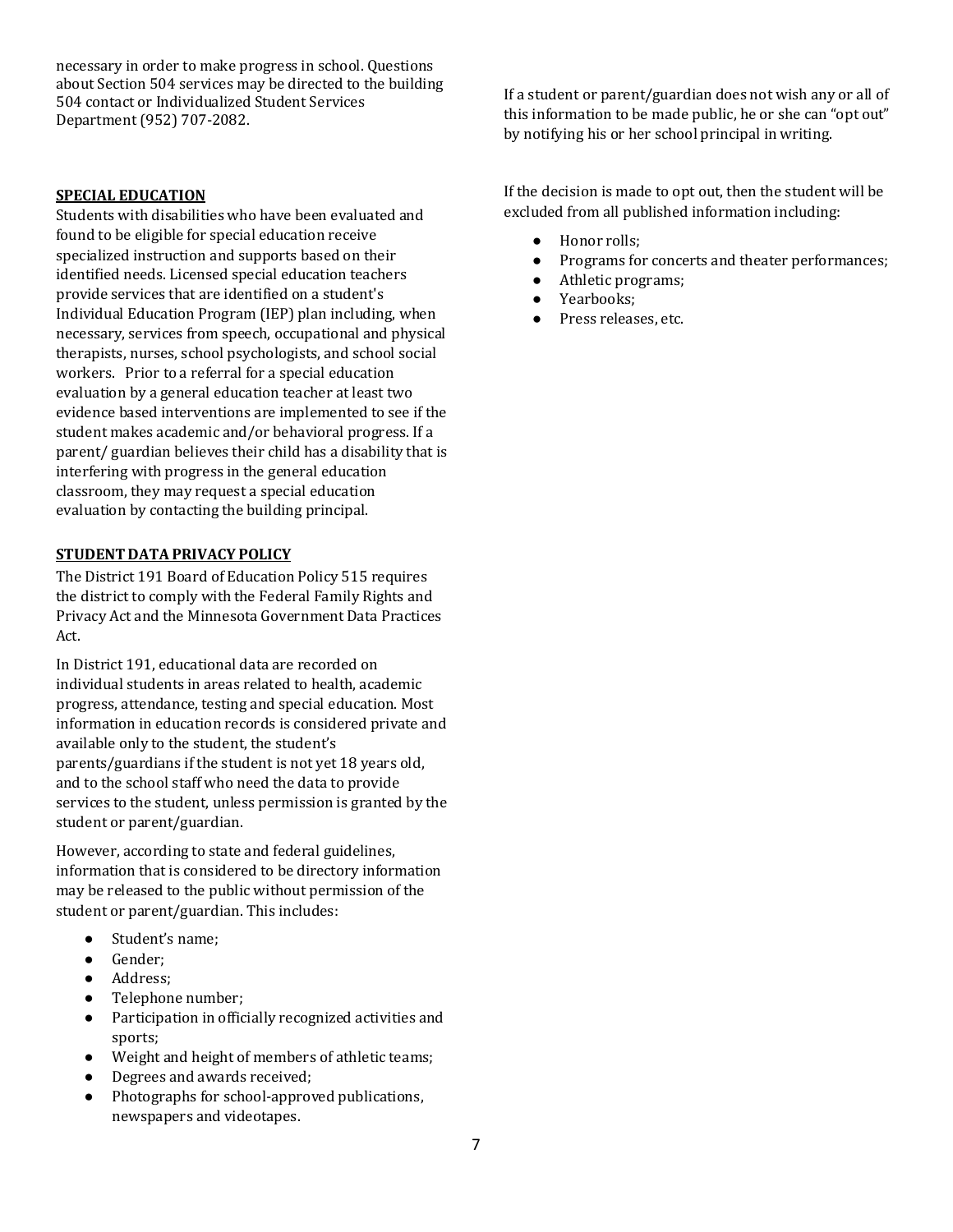# <span id="page-7-0"></span>**District 191 Beliefs about Behavior in School**

District 191 discipline policies and this student handbook are based on research regarding what is working well across the country. Our most important responsibility is to support the success of all our students while they are in

- Have consistent school-wide expectations and make sure students and adults know them.
- Teach and encourage desired behaviors so students know what is expected of them.
- Focus on rewarding positive behavior rather than just punishing negative actions.
- <span id="page-7-1"></span>● Create expectations and rules that address the diverse cultural needs of our students and staff members.

school. We also want to prepare them for successful lives after graduation.

We must teach, grow and enhance our students' experiences in four main areas: academic achievement; connection to school and community; social-emotional learning, and college and career readiness.

With this in mind, we will:

- Promote equitable actions and always look for ways to be more responsive to the cultures of our students.
- Understand all viewpoints when responding.
- Build stronger relationships between students and their classmates, and between students and school staff members.
- Include students instead of excluding.
- Restore and repair relationships when needed.

# **Explanation of PBIS**

All District 191 schools use Positive Behavioral Interventions and Supports (PBIS) as a way to teach schoolwide expectations and to let students know when they have met those expectations.

#### **PBIS shows that:**

- Students learn better when they are taught the school expectations and given the chance to practice them.
- Students are more likely to follow the school expectations when they are recognized for doing what they are supposed to be doing.
- Some students need extra support when it comes to behavior. PBIS has three steps to help support them.

#### **Students who need additional support may benefit from:**

- Additional lessons or instruction on the expected behavior, or skills that will help them meet the expected behavior (refocusing, selfcontrol, self-advocacy, etc.).
- More opportunities to practice the behavior.
- Increased supervision by adults.
- Looking at what has worked for the student in the past, and doing it again.

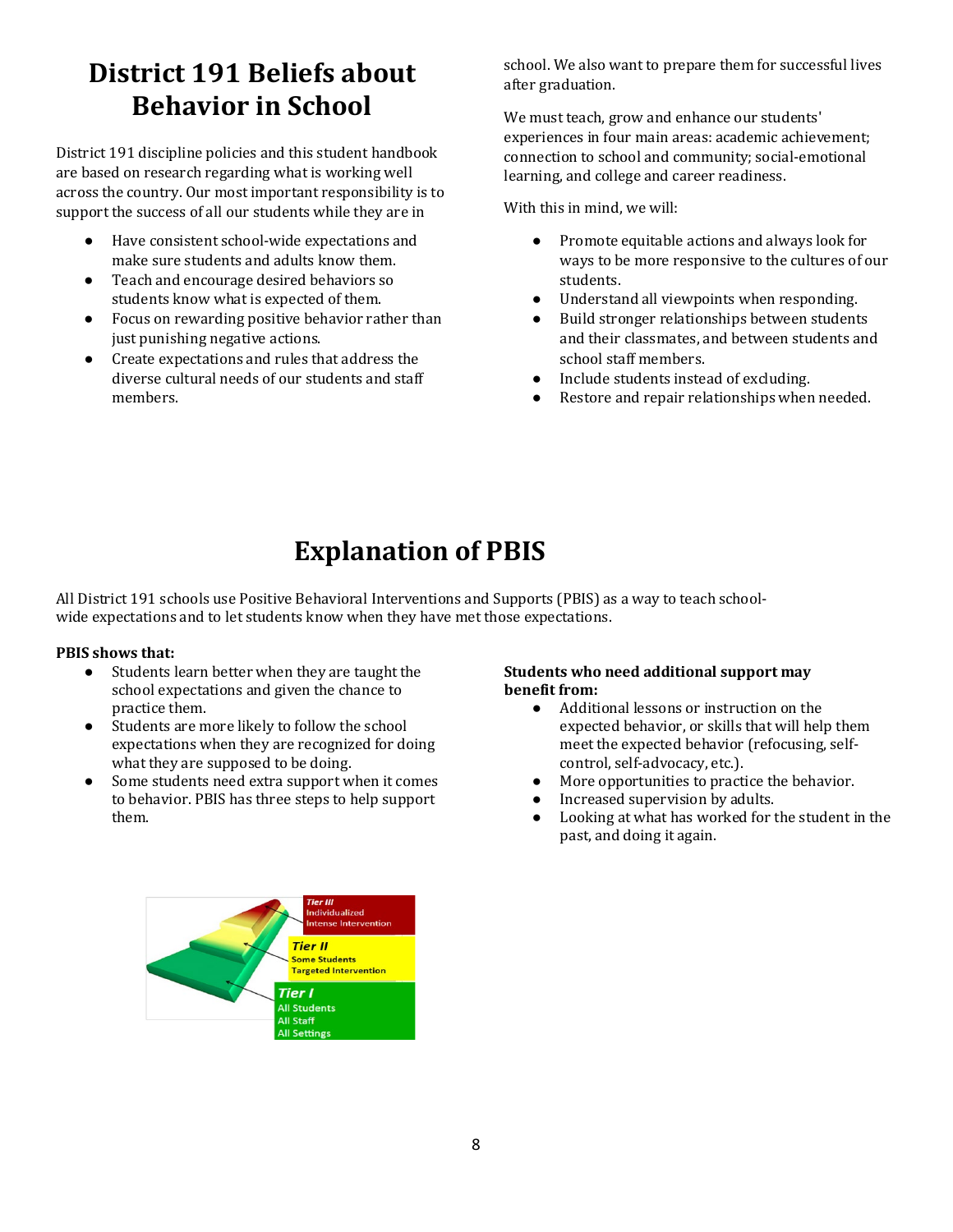# **Explanation of Roles**

<span id="page-8-0"></span>It is the responsibility of all stakeholders to promote a safe and inclusive learning environment.

### **All students:**

<span id="page-8-1"></span>shall be held individually responsible for their behavior and for knowing and following the Code of Student Conduct and related district policies.

Students should…

- Build and maintain positive, respectful relationships with school staff and caregivers. Have a go-to adult in the building.
- Observe and follow the routines and expectations taught by school staff and administrators.
- Understand the behavior response matrix of expectations and display behaviors in accordance with its content.
- Accept redirection and have open communication with adults.
- Be responsible and accountable for individual academic and social success.
- Do the right thing, even when no one is looking.
- Adhere to all Board policies.

# **All parents and legal guardians:**

<span id="page-8-2"></span>shall be held responsible for the behavior of their children as determined by law and community practice. All parents and legal guardians are expected to cooperate with school authorities and to participate regarding the behavior of their children.

Parents and guardians should…

- Establish a positive relationship with someone at the school where communication can readily occur.
- Partner with the school in regard to rules and policies.
- Show and model respect for other students and families.
- Work with staff in a mutually respectful manner focusing on the success of your student.
- Emphasize the importance of being prepared for school, both physically and emotionally. Teach and model skills for following routines and expectations in order to achieve academic and social success.
- Ask for help or information from the school when necessary.

### **All teachers:**

<span id="page-8-3"></span>shall be responsible for providing a well-planned teaching/learning environment and shall have primary responsibility for student conduct, with appropriate assistance from the administration. All teachers shall promote use of the Code of Student Conduct.

Teachers should…

- Develop a classroom community and learning environment that provides for academic and social success for ALL.
- Build and maintain positive, respectful relationships with all students and their families.
- Hold high expectations for behavior and academics for all students.
- Teach and model expectations in accordance with the school's Positive Behavioral Interventions and Supports (PBIS) matrix.
- Treat all students equitably. Seek to understand the context of situations and respond accordingly.
- Communicate and partner with caregiver(s) in a positive, consistent, proactive, and culturally respectful manner.
- Acknowledge, honor and respond to both positive and negative behaviors.
- Maintain a positive attitude and professional learning environment for ALL.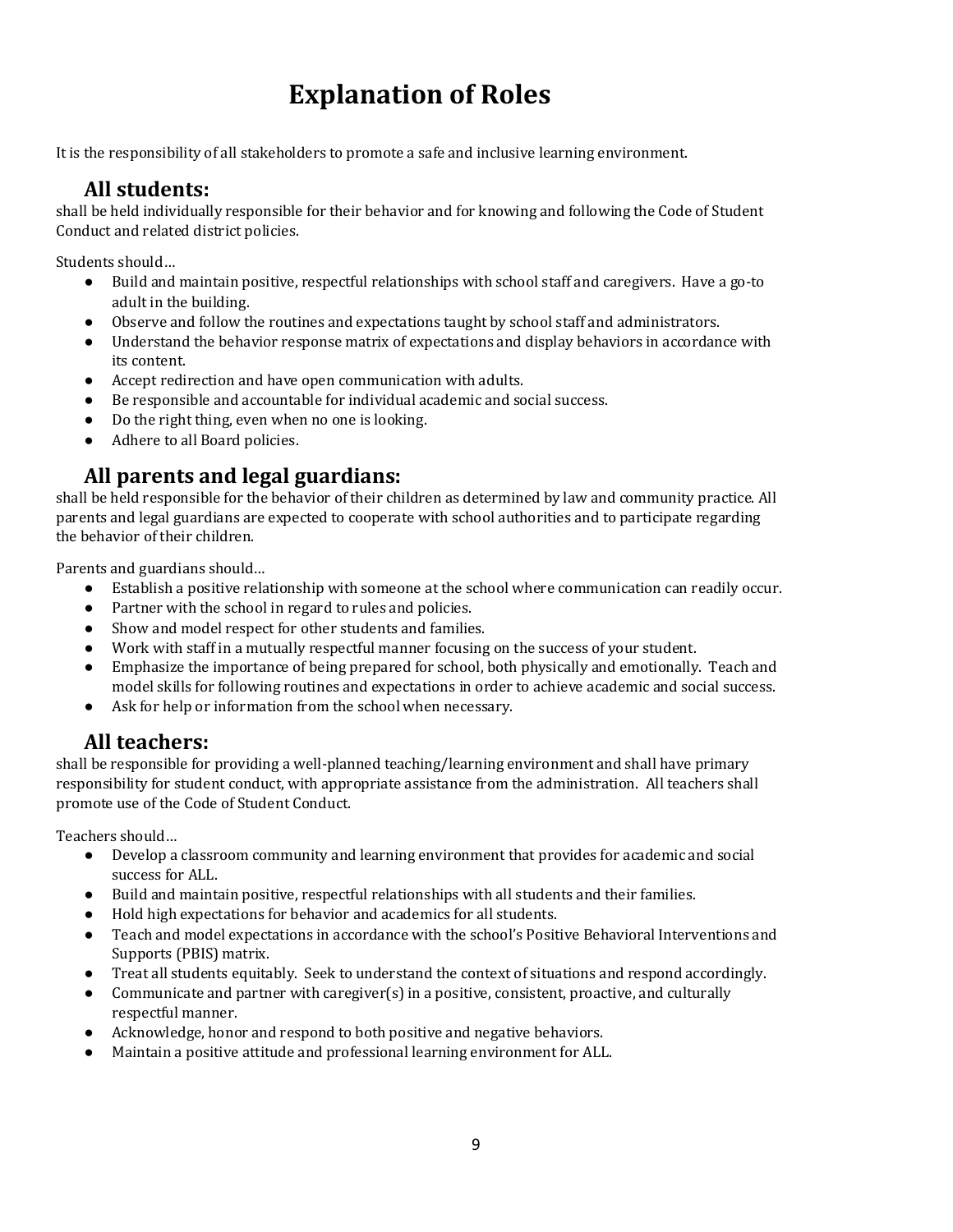### **Building principals:**

<span id="page-9-0"></span>are given the responsibility and authority to formulate building rules and regulations necessary to enforce this Handbook. The principal shall give direction and support to all school personnel performing their duties within the framework of this Handbook.

Building principals should…

- Create a warm, welcoming and positive learning environment for ALL.
- Hold high expectations for students and staff.
- Teach and model expectations in accordance with the school's PBIS matrix.
- Lead/support building development that improves classroom management skills of teachers and promotes a positive learning environment.
- Treat all students equitably. Seek to understand the context of situations and respond accordingly.
- Communicate regularly with caregiver(s) in a positive, consistent, proactive and culturally respectful manner.
- Acknowledge, honor and respond to both positive and negative behaviors.

# **Other school district personnel:**

<span id="page-9-1"></span>shall be held responsible to work with building administration under the guidance of the superintendent to foster a positive, safe environment.

Other school district personnel should…

- Contribute to a positive, safe, atmosphere that provides learning opportunities for ALL.
- Accept responsibilities as related to school behavior under the direction of the superintendent.
- Work to support building principals in setting and supporting the school Code of Conduct.
- Model and adhere to the school Code of Conduct and lead an equitable model of behavioral management which contributes to increased learning.
- Hold high expectations for all staff and students.

### **Superintendent:**

<span id="page-9-2"></span>shall be responsible for designing, enhancing, and overseeing all behavior policies and enforcement subject to School Board approval. The superintendent will give direction and support to building principals and other district personnel to perform their duties within the framework of this handbook.

The superintendent should…

- Ensure policy is aligned with best practices and the Strategic Roadmap as outlined by the Board of Education
- Lead/support building principals and other district personnel to improve classroom management processes and promote a positive learning environment.
- Ensure building principals and other district personnel are seeking to treat all students equitably and design policy accordingly.
- Hold high expectations for all staff and students.

### **School Board:**

<span id="page-9-3"></span>is given the responsibility and authority to govern and oversee all policies relating to behavior management. The School Board will ensure behavior policy can allow for positive, safe, and productive learning environments in all district schools.

School Board members should…

- Approve all district policies related to behavior management systems.
- Seek to provide equitable outcomes for all students in the district.
- Support and provide guidance to the superintendent in designing policies related to behavior management systems.
- Support all personnel with implementing best practices.
- <span id="page-9-4"></span>Hold high expectations for all students and staff.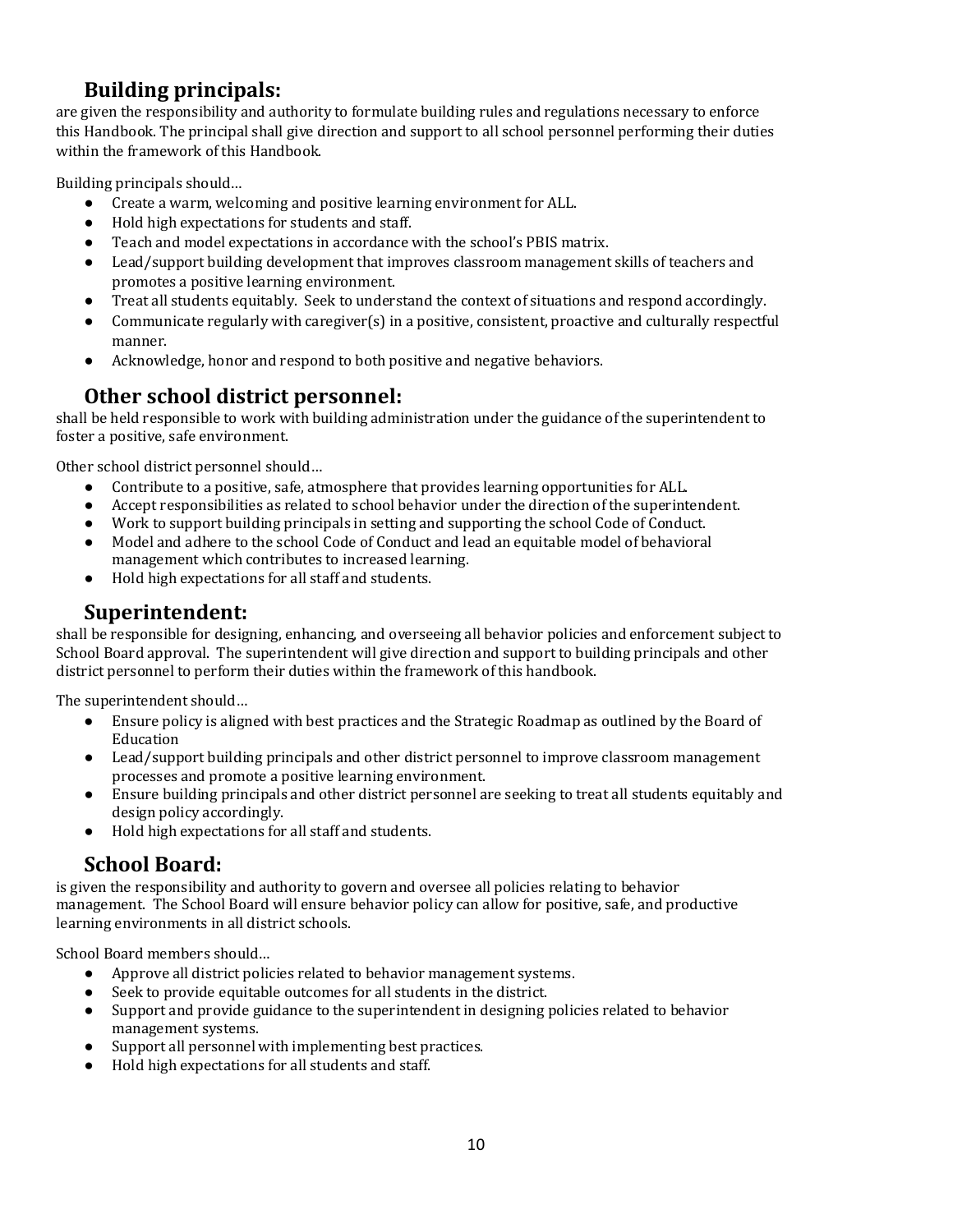# **Procedural Requirements**

# <span id="page-10-0"></span>■ **Application** of the Code of **Conduct**

The disciplinary responses set forth in the District 191 code of conduct apply to students at all times while they are on District 191 property or while attending a District 191 event. District 191 property means any school or other facility, including grounds owned or operated by District 191, buses and other District 191 vehicles, bus stops, and the facility and grounds of any District 191 activity involving students. Student conduct occurring outside school hours and away from school property may be subject to disciplinary action if the administration believes reasonably that the conduct threatens the health or safety of students or staff in the school setting or if conduct causes or is reasonably expected to cause substantial disruption or material interference with school activities.

A student can never be punished physically.

### <span id="page-10-1"></span>■ **Factors Impacting Discipline Decisions**

District 191 staff shall make disciplinary decisions using clear, developmentally appropriate criteria, ensuring that consequences applied are proportional and consistent with:

- 1. The student's age;
- 2. Previous severe disciplinary infractions, including the nature of prior misconduct, the number of prior instances of misconduct and the progressive disciplinary measures implemented for such misconduct;
- 3. Cultural or linguistic factors that may provide context to understand student behavior;
- 4. The circumstances, including the nature and seriousness of the offense, surrounding the incident ;
- 5. Other mitigating or aggravating circumstances;

Factors and circumstances will be considered, at the district's discretion, on a case-by-case basis.

# <span id="page-10-2"></span>■ **Disciplinary Responses**

District 191 uses a continuum of instructional strategies and disciplinary responses to support student development and positive school environments.

The pages that follow establish levels of responses to defined disciplinary infractions, as follows:

- Responses to Behavior;<br>• Levels of Intervention for
- Levels of Intervention for Behavior;<br>● Disciplinary Response Matrix:
- Disciplinary Response Matrix;

### <span id="page-10-3"></span>■ **Rights to Continued Access to Instruction**

Absences from class due to disciplinary action are excused absences.

Each student suspended in excess of five days, or who has been expelled out of school and has not enrolled in another district, shall receive daily classwork and assignments from each teacher that shall be requested from teachers by administration or designee.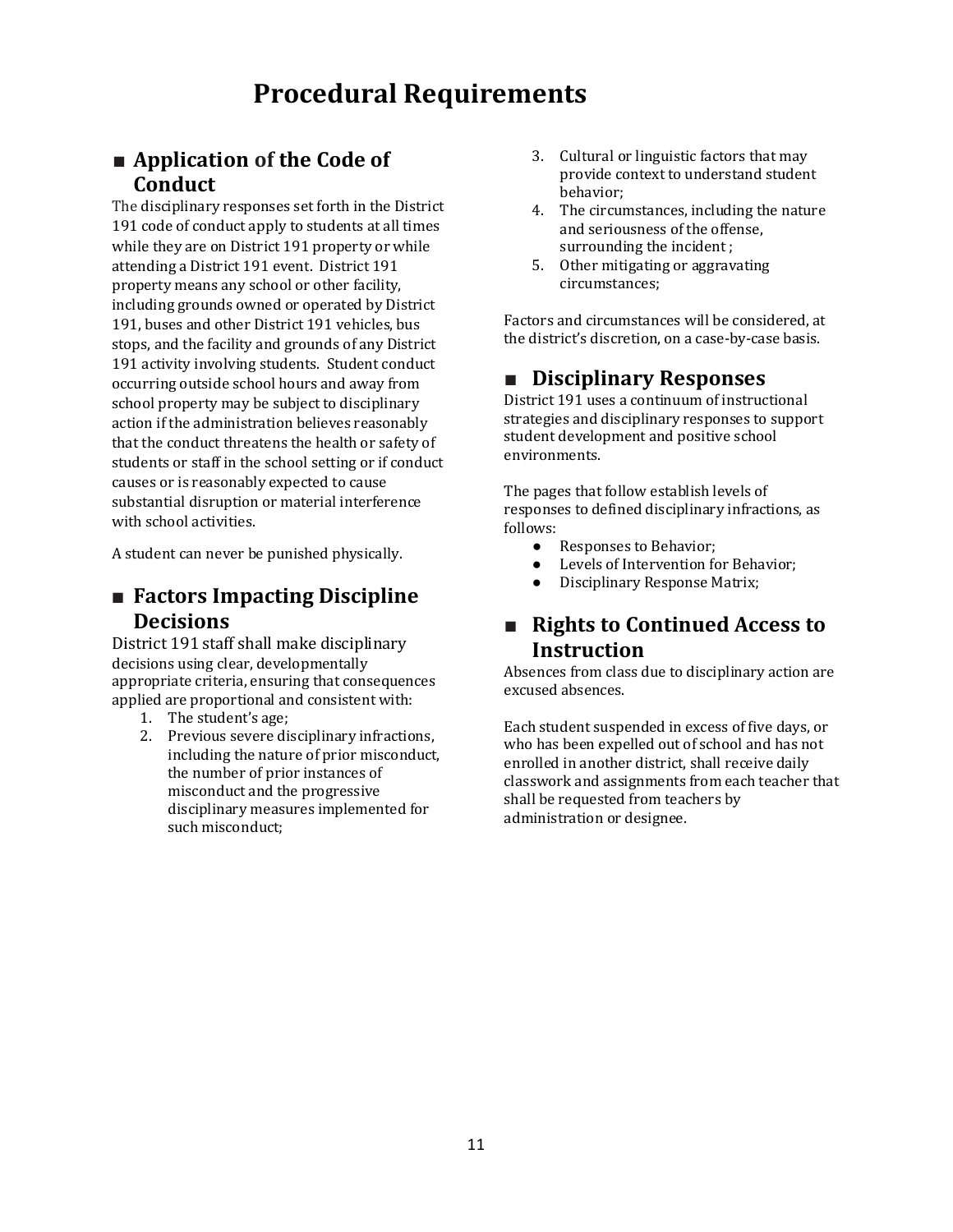# **Responses to Behavior**

<span id="page-11-0"></span>

| <b>Behavioral Contract</b>                                                     | Correcting inappropriate or disruptive student behavior through a formal plan designed<br>by school staff to offer positive behavioral interventions, strategies, and supports.                                                                                                                                                                                                                       |
|--------------------------------------------------------------------------------|-------------------------------------------------------------------------------------------------------------------------------------------------------------------------------------------------------------------------------------------------------------------------------------------------------------------------------------------------------------------------------------------------------|
| <b>Check-in with School</b><br><b>Counselor/Resource</b><br><b>Specialists</b> | Prompting a student to have an informal check-in with a school counselor, resource<br>teacher, school psychologist, school social worker or coach who has a relationship with the<br>student.                                                                                                                                                                                                         |
| <b>Classroom-based</b><br><b>Responses</b>                                     | Prompting a student to reflect on his/her behavior using classroom strategies such as time-<br>out, teacher-student conference, reflection, redirection (e.g., role play), seat change, call<br>home, loss of classroom privilege or apology letter, and re-teaching expectations.                                                                                                                    |
| <b>Classroom Removal</b><br>(limited to one class<br>period)                   | Removing a student from the classroom setting in order to reintroduce the student in a<br>successful way. This intervention shall not exceed one class period or otherwise<br>determined by an administrator/designee.                                                                                                                                                                                |
| <b>Classroom Removal</b><br>(more than one class<br>period)                    | Removing a student from the classroom setting to work with assigned support staff in order<br>to reintroduce the student in a successful way. This intervention shall not exceed three<br>class periods or otherwise determined by an administrator/designee. In no case may a<br>student be prohibited from attending a class or activity period of time exceeding five days<br>under this response. |
| <b>Community Service</b>                                                       | Recommending student to participate in an activity that serves and benefits others in the<br>school or broader community (e .g. working at a soup kitchen, cleaning up public spaces,<br>or helping at a facility for the elderly).                                                                                                                                                                   |
| <b>Conflict Resolution</b>                                                     | Using strategies to assist students in taking responsibility for resolving conflicts peacefully.<br>Students, parents, guardians, teachers, school staff, and/or principals engage in activities that<br>promote problem- solving skills and techniques, such as conflict and anger management,<br>active listening, and effective communication.                                                     |
| <b>Detention</b>                                                               | Requiring a student to report to a designated classroom before school, during a free<br>period, after school or on the weekend for a set period of time.                                                                                                                                                                                                                                              |
| <b>Dismissal</b>                                                               | Denying of the current educational program to any pupil, including exclusion,<br>expulsion, and suspension. It does not include removal from class.                                                                                                                                                                                                                                                   |
| <b>Exclusion</b>                                                               | Action taken by the School Board preventing enrollment or re-enrollment of a<br>student for a period that shall not extend beyond the school year. The authority to<br>exclude rests with the School Board.                                                                                                                                                                                           |
| <b>Expulsion</b>                                                               | School Board action prohibiting an enrolled student from further attendance for up to<br>twelve (12) months from the date the student is expelled. The authority to expel rests<br>with the School Board.                                                                                                                                                                                             |
| <b>Loss of Privileges</b>                                                      | Temporarily denying of a student privilege.                                                                                                                                                                                                                                                                                                                                                           |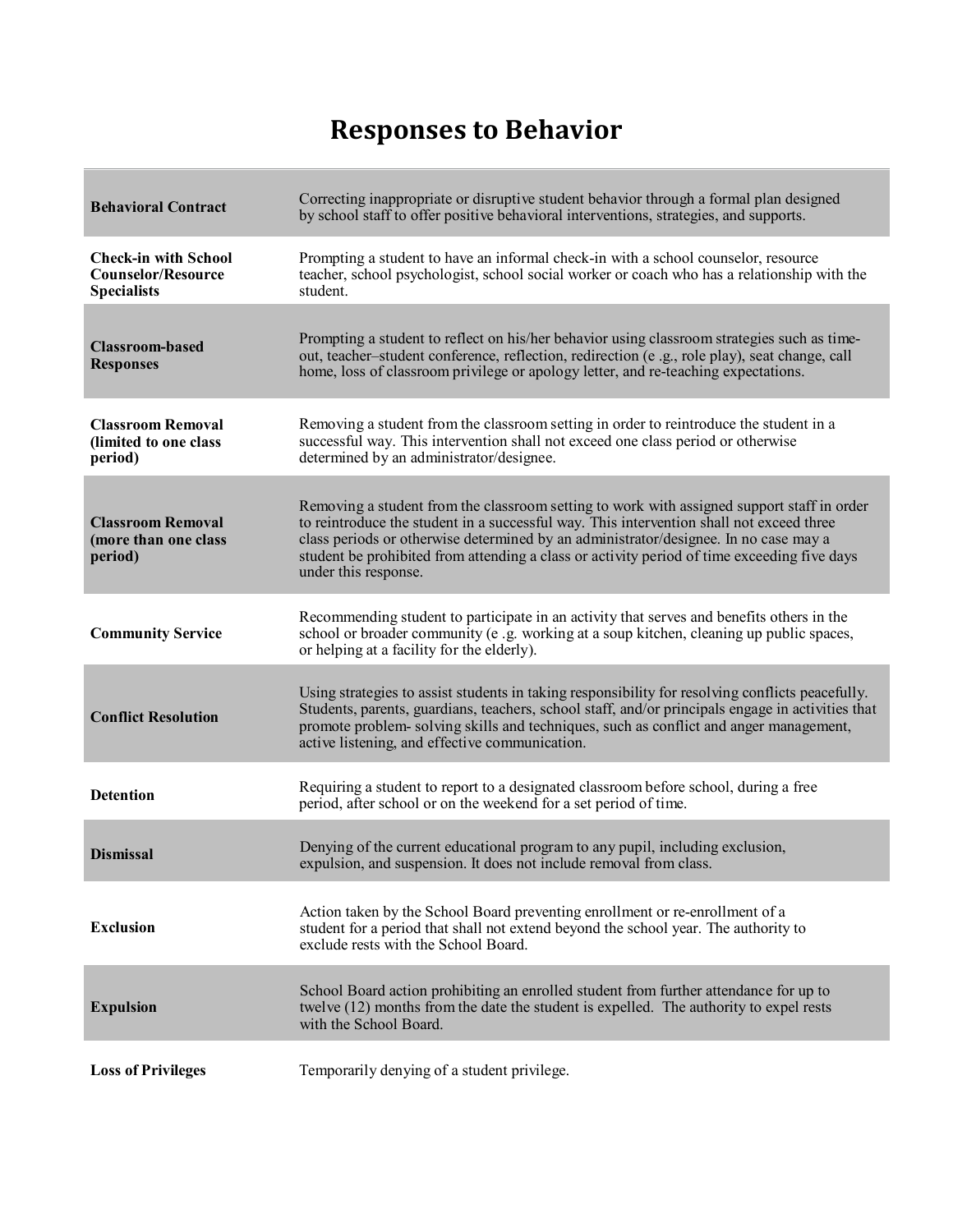| <b>Mentoring Program</b>                                             | Pairing students with mentors (e .g. counselor, teacher, fellow student, or community<br>member) who help with their personal, academic, and social development.                                                                                                                                                                                                                                                                                                                                                                                                                                                                                                                                                                                                                                  |
|----------------------------------------------------------------------|---------------------------------------------------------------------------------------------------------------------------------------------------------------------------------------------------------------------------------------------------------------------------------------------------------------------------------------------------------------------------------------------------------------------------------------------------------------------------------------------------------------------------------------------------------------------------------------------------------------------------------------------------------------------------------------------------------------------------------------------------------------------------------------------------|
| <b>Parent Outreach</b>                                               | Informing parents/guardians of their children's behavior and seeking their assistance in<br>correcting inappropriate or disruptive behavior.                                                                                                                                                                                                                                                                                                                                                                                                                                                                                                                                                                                                                                                      |
| <b>Plan for Success/Contract</b>                                     | Developing an agreement between the student, school and family to create opportunities<br>for change.                                                                                                                                                                                                                                                                                                                                                                                                                                                                                                                                                                                                                                                                                             |
| <b>Referral to an Alternative</b><br><b>Education Setting</b>        | Recommending a student to a building administrator(s) for placement in an alternative<br>education school, alternative education program, or alternative education placement.                                                                                                                                                                                                                                                                                                                                                                                                                                                                                                                                                                                                                     |
| <b>Referral to</b><br><b>Community-based</b><br><b>Organizations</b> | In consultation with principal or designee, referring students for a variety of services,<br>including after-school programming, individual or group counseling, leadership<br>development, conflict resolution, tutoring, and/or truancy.                                                                                                                                                                                                                                                                                                                                                                                                                                                                                                                                                        |
| <b>Removal from School</b>                                           | Removing a student from classes for more than one class period, but less than one day.                                                                                                                                                                                                                                                                                                                                                                                                                                                                                                                                                                                                                                                                                                            |
| <b>Restitution</b>                                                   | A consequence that results in restoring and improving an environment, formally<br>apologizing, or compensating for loss, damage, or injury; community services.                                                                                                                                                                                                                                                                                                                                                                                                                                                                                                                                                                                                                                   |
| <b>Restorative Practices</b>                                         | Proactively establishing and maintaining a positive school climate and establish a<br>structured approach to teaching appropriate social skills. Employing interventions,<br>responses, and practices designed to identify and address the harm caused by an incident,<br>including harm to a victim, and developing a plan for the student who caused the harm to<br>heal and correct the situation.                                                                                                                                                                                                                                                                                                                                                                                             |
| <b>Suspension</b>                                                    | Action taken by school administration, under rules promulgated by the School Board,<br>prohibiting a pupil from attending school for a period of no more than ten school days.<br>Suspension does not include dismissal from school for one school day or less, except as<br>provided in federal law for a student with a disability. The school administration may not<br>impose consecutive suspensions against the same pupil for the same course of conduct, or<br>incident of misconduct, except where the pupil will create an immediate and substantial<br>danger to self or to surrounding persons or property, or where the district is in the process<br>of initiating an expulsion, in which case the school administration may extend the<br>suspension to a total of 15 school days. |

the contract of the contract of the contract of the contract of the contract of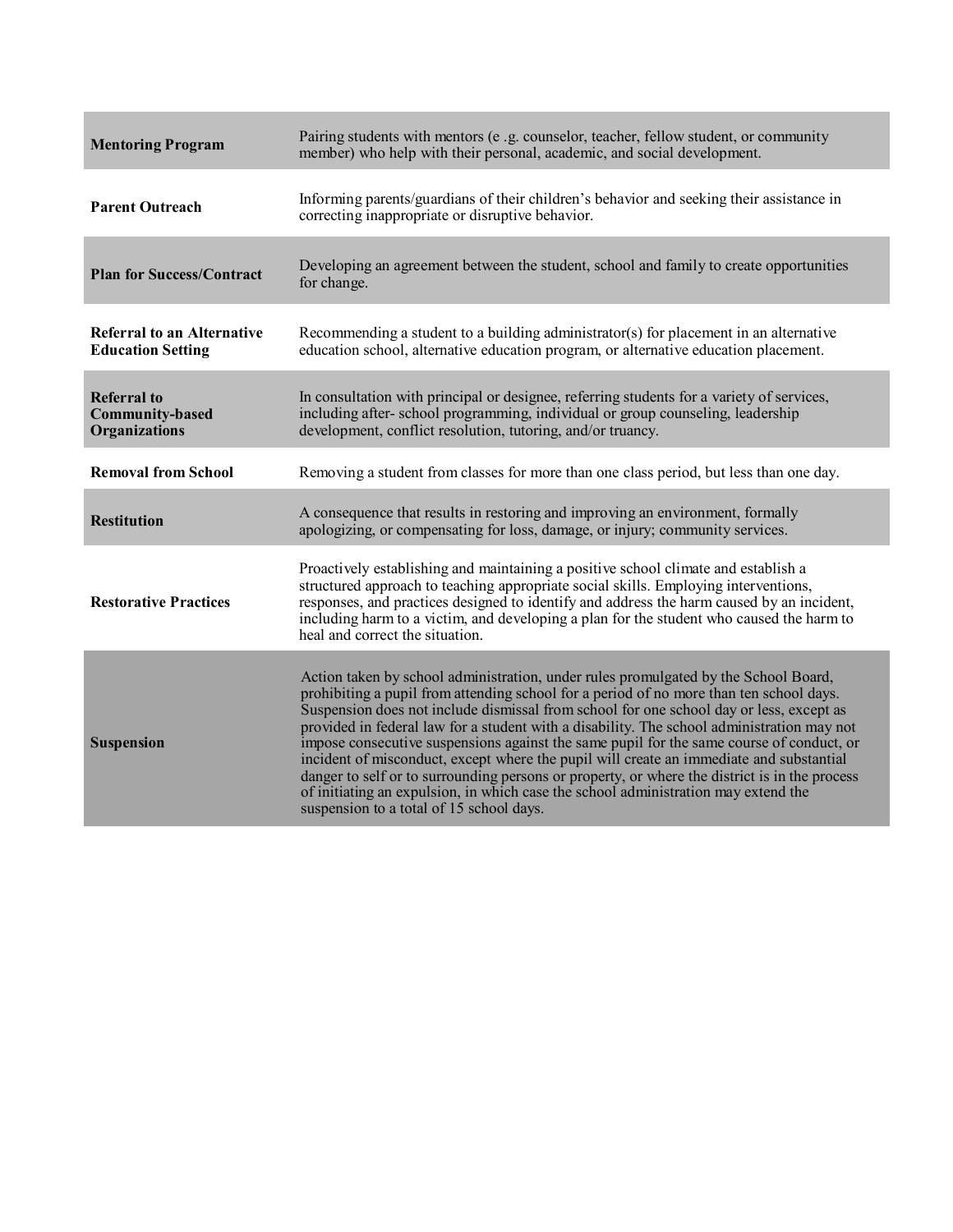# <span id="page-13-0"></span>**Levels of Intervention for Behavior**

#### **LEVEL 1 – Teacher Initiated Response**

*An Office Discipline Referral would not be typically completed at this stage.* These responses aim to change the conditions contributing to the negative behavior and typically will be instituted in a graduated fashion; however, a teacher may exercise discretion to tailor a response to a particular situation:

- Classroom based responses (verbal correction, written reflection, reminder, redirection, break/processing, daily progress);
- Classroom detention (Additional dedicated skill building time);
- Restorative practices;
- Loss of privileges connected to the infraction;
- Parent/Guardian outreach (contact caregiver via telephone, email, text);
- Collaboration with support staff (EA, Case Manager, School Counselor, Mentor, Coach, Family Support Worker, etc.);
- Collaboration with Community Based Organizations.

#### **LEVEL 2 – Teacher Initiated Response with Office Support**

*Documentation would be created in this situation but would include ongoing Level 1 interventions. Partnership with teacher and administration.* These responses are designed to teach behavior and reinforce appropriate behavior. Many of these responses engage the student's support system in order to alter conditions that contribute to the student's inappropriate or disruptive behavior. These responses aim to correct behavior:

- Classroom based responses (verbal correction, written reflection, reminder, redirection, break/processing, daily progress);
- Plan for Success/Contract;
- Parent/Guardian outreach (contact caregiver via telephone, email, text);
- School-based or outside facilitated conflict resolution:
- Detention (Additional dedicated skill building time);
- Temporary classroom removal;<br>• Parent/Guardian conference:
- Parent/Guardian conference;
- Home visits:
- Informal and/or preventative school-based mentoring;
- Call for an IEP meeting and/or request a Functional Behavioral Assessment/Behavioral Intervention Plan;<sup>1</sup>
- Referral to mental/chemical/emotional services;
- Loss of privileges connected to the infraction;
- Collaboration with Community Based Organizations;
- Notification to extra-curricular supervisor;
- Restorative practices;
- Restitution.

l

#### **LEVEL 3 – Support and Administrative Responses**

*An Office Discipline Referral would be completed and the administrator would coordinate interventions.* These responses engage the student's support system to ensure successful learning and to alter conditions that contribute to the student's inappropriate or disruptive behavior. These responses intent is to intervene in an intense, collaborative, and significant way in order to alter the behavior without removing the student from school. These responses may include short-term removal of a student but should be inclusive and practical in nature in order to change the long-term outcomes:

<span id="page-13-1"></span><sup>1</sup> *These are steps that might be taken for a student who is already identified as eligible for special education and related services. Students not identified as special education students may be referred for evaluation based upon chronic behavior issues if the district knows or has reason to believe that the student has a disability.*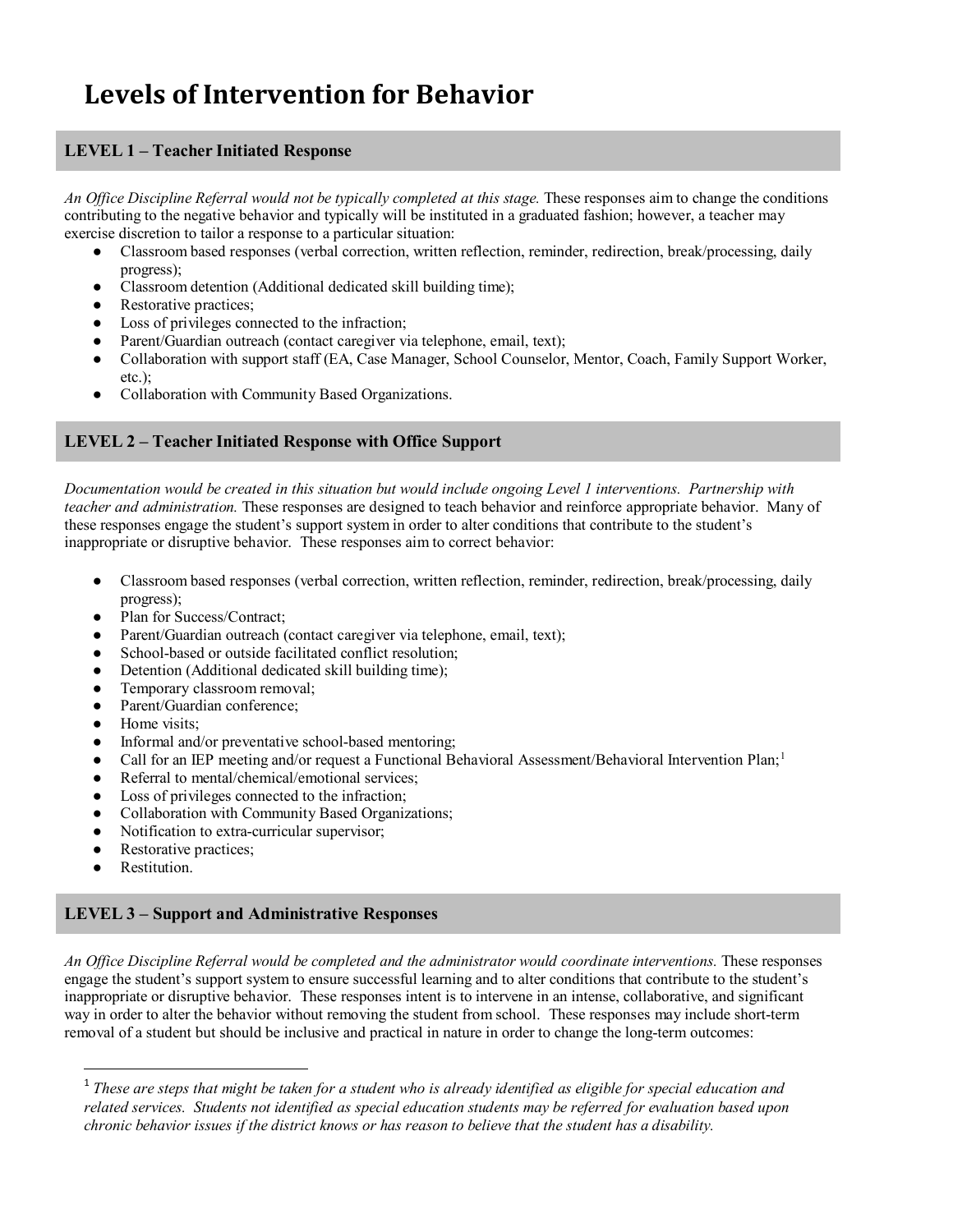- Classroom based responses (verbal correction, written reflection, reminder, redirection, daily progress);
- Plan for Success;
- Parent/Guardian outreach (contact caregiver via telephone, email, text);
- School-based or outside facilitated conflict resolution;
- Detention (Additional dedicated skill building time);
- Temporary classroom removal;
- Parent/Guardian conference;
- Home visits:
- Informal and/or preventative school-based mentoring;
- Call for an IEP meeting and/or request a Functional Behavioral Assessment/Behavioral Intervention Plan;<sup>2</sup>
- Referral to mental/chemical/emotional services;
- Loss of privileges;
- Notification to extra-curricular supervisor;
- Restorative practices;
- Restitution;
- Classroom removal:
- In-school suspension:
- In-school intervention;
- Collaboration with Community Based Organizations.

#### **LEVEL 4 – Support, Administrative and Removal Responses**

*Immediate notification would be made to the office in this situation. Administration would be working collaboratively with each other to collect information and make a determination for placement.* These responses address serious, safety-related instances. When necessary, due to the nature of the behavior or potential implications for future harm, a student may be removed from the school environment for a period of time.

- Parent/Guardian and Student conference [with administrator(s)];
- Involvement of School Resource Officer:
- Loss of privileges/removal from extracurricular activities (referral to Athletic Director);
- Restitution;
- $\bullet$  Manifestation Determination<sup>[3](#page-14-2)</sup>
- Formal mentoring program;
- Classroom removal;
- In-school suspension;
- Suspension;

 $\overline{a}$ 

- Referral to an alternative education setting;
- Recommendation for expulsion;
- <span id="page-14-0"></span>● Collaboration with Community Based Organizations.

<span id="page-14-2"></span><span id="page-14-1"></span><sup>&</sup>lt;sup>2-3</sup> These are steps that might be taken for a student who is already identified as eligible for special education and *related services. Students not identified as special education students may be referred for evaluation based upon chronic behavior issues if the district knows or has reason to believe that the student has a disability.*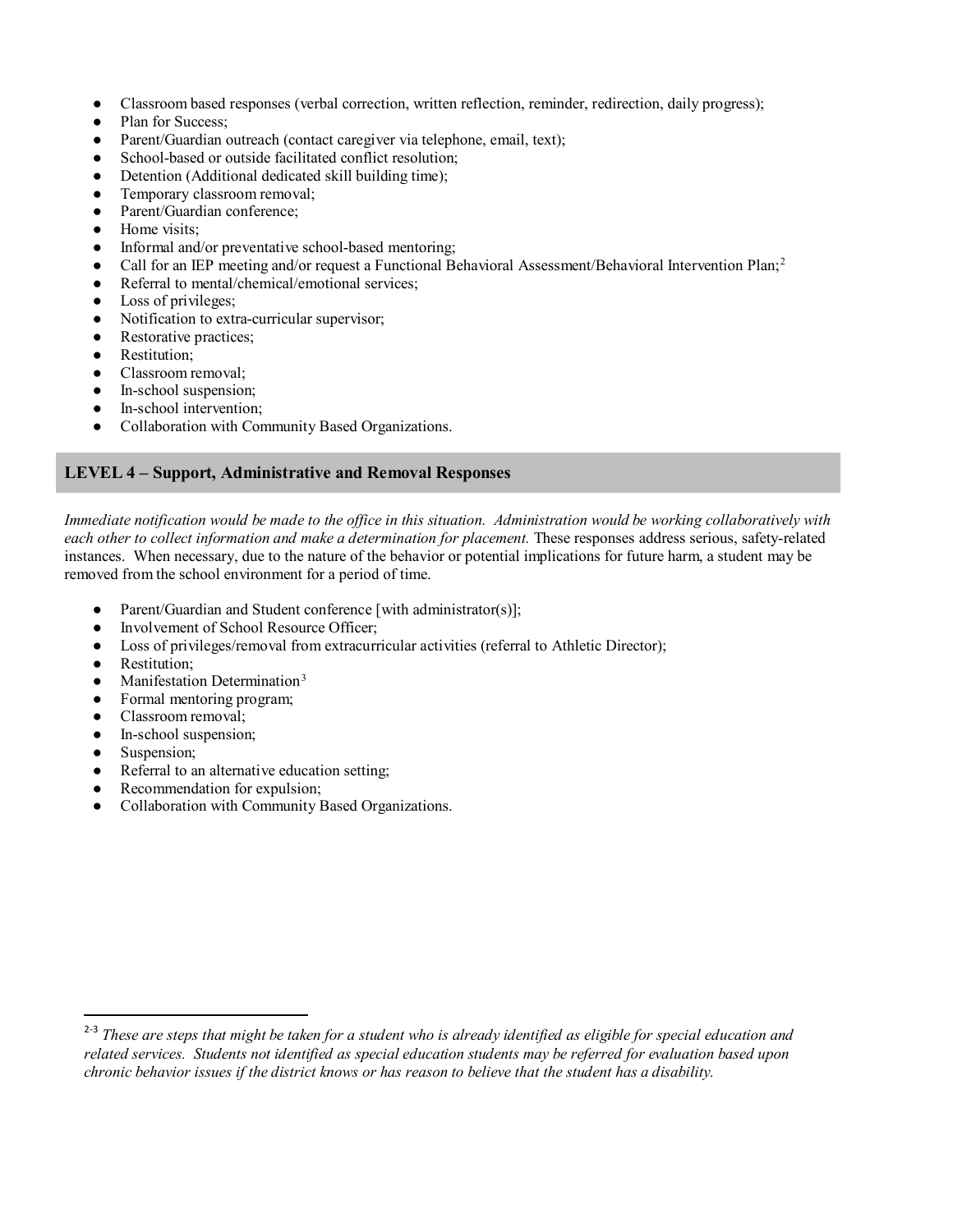# **Behavior Response Matrix**

The following are examples of unacceptable behavior subject to disciplinary action by the school district. Although progressive discipline is preferred, the district, nonetheless, has the authority to bypass levels on a case-by-case basis. These examples are to clarify some behaviors but do not represent all behavior that may lead to disciplinary action. School Board [Policy 506](https://drive.google.com/file/d/0B6hiAh56SOWxSklXa3NrbmNQWWs/view?usp=sharing) gives the broad language regarding unacceptable behaviors and disciplinary action. Additional, related policies are referenced below, and in [Policy 506.](https://drive.google.com/file/d/0B6hiAh56SOWxSklXa3NrbmNQWWs/view?usp=sharing) Please see page 11, "Factors Impacting Discipline Decisions," to help understand context around responses.

|                                     | Lowest level should be considered first, followed by progressively more<br>intensive consequences.                                        |                                                                                                                                                              |                                                                                                                                                                                 |                                                                                                                                                         |
|-------------------------------------|-------------------------------------------------------------------------------------------------------------------------------------------|--------------------------------------------------------------------------------------------------------------------------------------------------------------|---------------------------------------------------------------------------------------------------------------------------------------------------------------------------------|---------------------------------------------------------------------------------------------------------------------------------------------------------|
| <b>Behavior</b>                     | LEVEL 1<br><b>Classroom and Support</b><br><b>Responses</b> (teacher<br>coordinates intervention.<br>no office discipline<br>referral)    | LEVEL 2<br><b>Classroom</b> and<br><b>Support Responses</b><br>(teacher coordinates)<br>intervention, partners<br>with office.<br>documentation<br>required) | LEVEL 3<br>Support,<br>Administrative<br><b>Responses</b> (teacher<br>initiates intervention,<br>office coordinates<br>intervention, office<br>discipline referral<br>required) | LEVEL 4<br>Support,<br><b>Removal Responses</b><br>(office coordinates<br>intervention, may include<br>removal, office discipline<br>referral required) |
| <b>Academic</b>                     | Plagiarizing (taking someone else's work or ideas for students in grades 6-12),<br>the purposes of deceiving a staff member; or cheating. |                                                                                                                                                              |                                                                                                                                                                                 | forgery (faking a signature; electronic or actual) of a teacher or parent/guardian) for                                                                 |
| Dishonesty/Forgery<br>Policy 506    |                                                                                                                                           | Tampering with, or assisting another to tamper with student<br>information or assessment systems.                                                            |                                                                                                                                                                                 |                                                                                                                                                         |
|                                     |                                                                                                                                           |                                                                                                                                                              |                                                                                                                                                                                 |                                                                                                                                                         |
| <b>Alcohol</b>                      |                                                                                                                                           |                                                                                                                                                              | influence of alcohol.                                                                                                                                                           | Any activity involving the consumption of<br>any alcoholic beverage; Being under the                                                                    |
| Policies 417, 418                   |                                                                                                                                           |                                                                                                                                                              | Using or possessing alcohol.                                                                                                                                                    |                                                                                                                                                         |
|                                     |                                                                                                                                           |                                                                                                                                                              |                                                                                                                                                                                 | Distributing/selling<br>alcohol.                                                                                                                        |
|                                     |                                                                                                                                           |                                                                                                                                                              |                                                                                                                                                                                 |                                                                                                                                                         |
| Arson<br>Policy 506                 | Setting or attempting to set a fire or helping others to set a fire.                                                                      |                                                                                                                                                              |                                                                                                                                                                                 |                                                                                                                                                         |
|                                     |                                                                                                                                           |                                                                                                                                                              |                                                                                                                                                                                 |                                                                                                                                                         |
| <b>Assault</b><br>Policies 413, 506 |                                                                                                                                           | Engaging in a physical behavior that intentionally causes<br>physical harm.                                                                                  |                                                                                                                                                                                 |                                                                                                                                                         |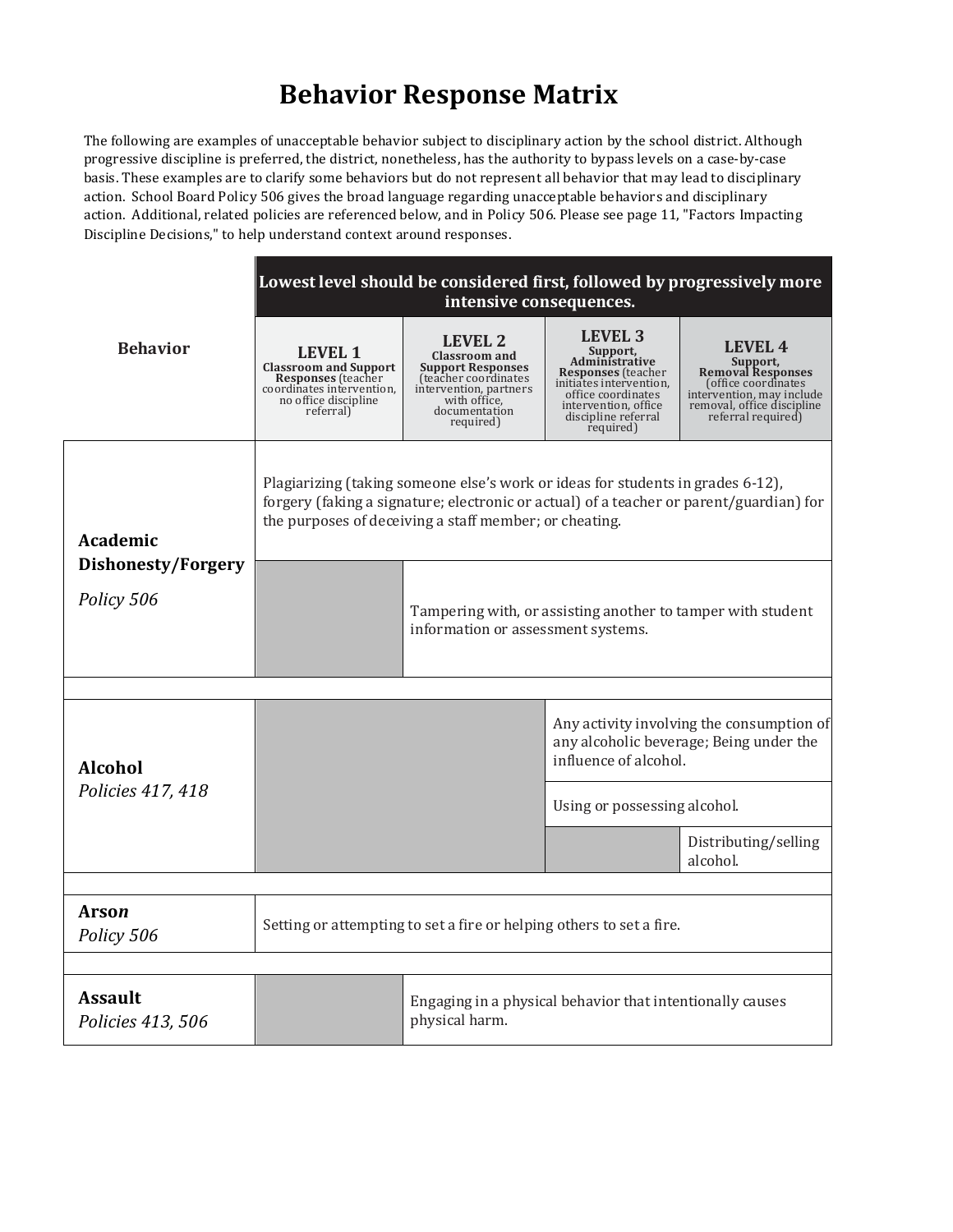|                                            | Lowest level should be considered first, followed by progressively more<br>intensive consequences.                                                                                                                                                                                                                                                                                                                                                                                                                                                                        |                                                                                                                                                                    |                                                                                                                                                                                            |                                                                                                                                                         |
|--------------------------------------------|---------------------------------------------------------------------------------------------------------------------------------------------------------------------------------------------------------------------------------------------------------------------------------------------------------------------------------------------------------------------------------------------------------------------------------------------------------------------------------------------------------------------------------------------------------------------------|--------------------------------------------------------------------------------------------------------------------------------------------------------------------|--------------------------------------------------------------------------------------------------------------------------------------------------------------------------------------------|---------------------------------------------------------------------------------------------------------------------------------------------------------|
| <b>Behavior</b>                            | <b>LEVEL 1</b><br><b>Classroom and Support Responses</b> (teacher<br>coordinates intervention.<br>no office discipline<br>referral)                                                                                                                                                                                                                                                                                                                                                                                                                                       | <b>LEVEL 2</b><br><b>Classroom and</b><br><b>Support Responses</b><br>(teacher coordinates<br>intervention, partners<br>with office,<br>documentation<br>required) | LEVEL <sub>3</sub><br>Support,<br>Administrative<br><b>Responses</b> (teacher<br>initiates intervention,<br>office coordinates<br>intervention, office<br>discipline referral<br>required) | LFVFL 4<br>Support.<br><b>Removal Responses</b><br>(office coordinates<br>intervention, may include<br>removal, office discipline<br>referral required) |
| <b>Bullying</b><br>Policy 514              |                                                                                                                                                                                                                                                                                                                                                                                                                                                                                                                                                                           | Inappropriately targeting another student over a pattern of<br>events where a perceived imbalance of power exists.                                                 |                                                                                                                                                                                            |                                                                                                                                                         |
| <b>Cyberbullying</b><br>Policy 514         |                                                                                                                                                                                                                                                                                                                                                                                                                                                                                                                                                                           | Using electronic communication (social media, emails, etc) to<br>where a perceived imbalance of power exists.                                                      |                                                                                                                                                                                            | inappropriately target another student over a pattern of events                                                                                         |
|                                            |                                                                                                                                                                                                                                                                                                                                                                                                                                                                                                                                                                           |                                                                                                                                                                    |                                                                                                                                                                                            |                                                                                                                                                         |
| Computer-<br><b>Related Offense</b>        | Inappropriate use of school provided electronic device or school owned or managed<br>software, hardware, or network<br>Tampering with, or assisting another to tamper with student information or<br>assessment systems<br>Filming, recording or distributing in any manner the conduct or activities of other<br>students or staff on district property without permission. In addition, any<br>distribution, transmission, sharing or broadcasting of such activities/conduct on<br>social media or elsewhere is prohibited. This prohibition does not apply to public. |                                                                                                                                                                    |                                                                                                                                                                                            |                                                                                                                                                         |
| <b>Bus Misconduct</b><br>Policies 506, 709 | Breaking any bus and/or school rules while waiting for, riding, and leaving the bus. In<br>addition to possible loss of transportation (privilege), misbehavior on district buses<br>will be addressed in accordance with the consequences outlined for the specific<br>behaviors.                                                                                                                                                                                                                                                                                        |                                                                                                                                                                    |                                                                                                                                                                                            |                                                                                                                                                         |
|                                            |                                                                                                                                                                                                                                                                                                                                                                                                                                                                                                                                                                           |                                                                                                                                                                    |                                                                                                                                                                                            |                                                                                                                                                         |
| Vandalism/<br><b>Destruction of</b>        | Causing accidental<br>damage of property.                                                                                                                                                                                                                                                                                                                                                                                                                                                                                                                                 |                                                                                                                                                                    |                                                                                                                                                                                            |                                                                                                                                                         |
| <b>Property</b><br>Policy 506              |                                                                                                                                                                                                                                                                                                                                                                                                                                                                                                                                                                           | Causing intentional damage to property.                                                                                                                            |                                                                                                                                                                                            |                                                                                                                                                         |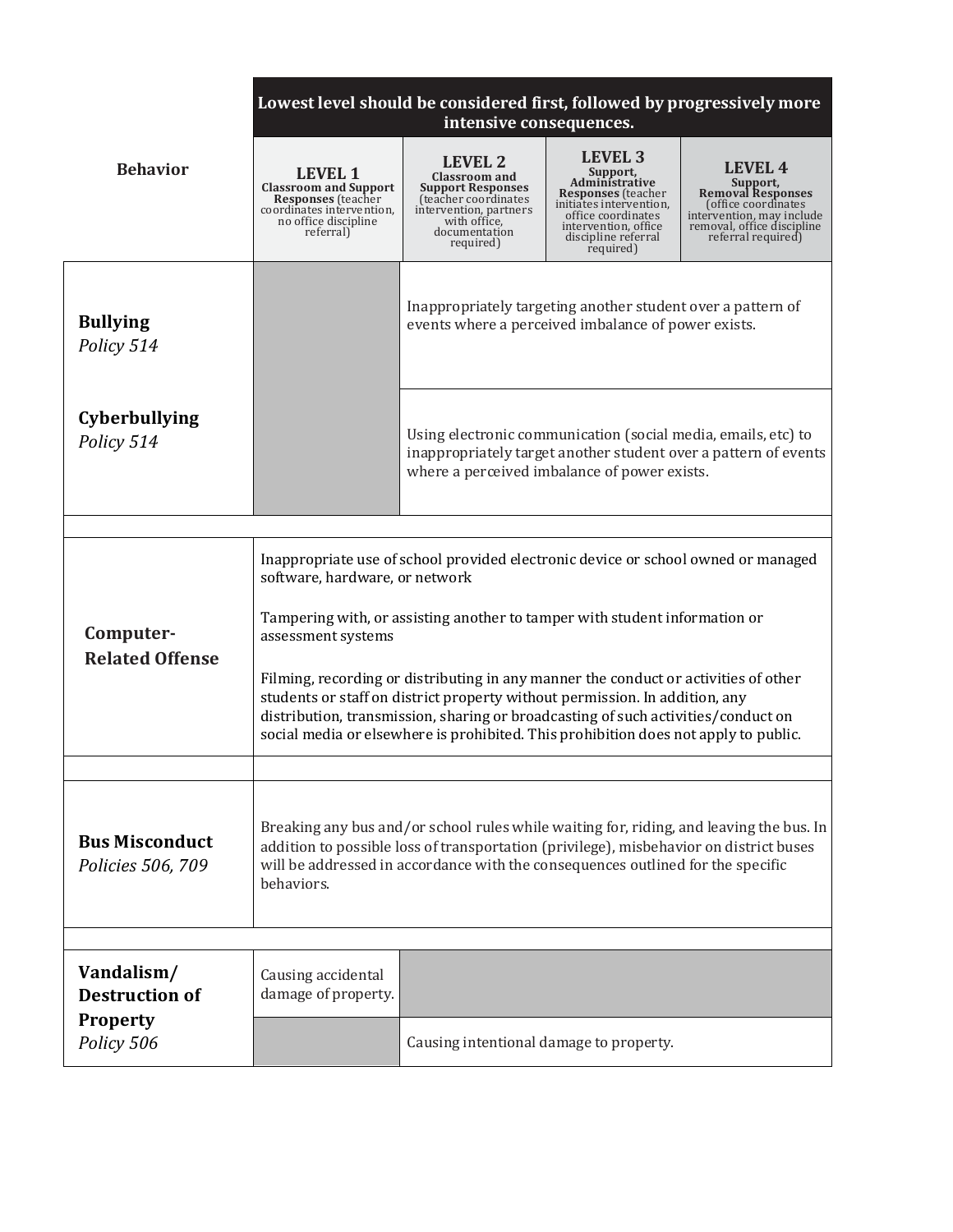|                                        | Lowest level should be considered first, followed by progressively more<br>intensive consequences.                                                                                                                                                                                                                                                                                                                                                                                                                                                            |                                                                                                                                                                              |                                                                                                                                                                                        |                                                                                                                                                                   |
|----------------------------------------|---------------------------------------------------------------------------------------------------------------------------------------------------------------------------------------------------------------------------------------------------------------------------------------------------------------------------------------------------------------------------------------------------------------------------------------------------------------------------------------------------------------------------------------------------------------|------------------------------------------------------------------------------------------------------------------------------------------------------------------------------|----------------------------------------------------------------------------------------------------------------------------------------------------------------------------------------|-------------------------------------------------------------------------------------------------------------------------------------------------------------------|
| <b>Behavior</b>                        | <b>LEVEL 1</b><br><b>Classroom and Support</b><br>Responses (teacher coordinates<br>intervention, no office discipline<br>referral)                                                                                                                                                                                                                                                                                                                                                                                                                           | LEVEL 2<br><b>Classroom and</b><br><b>Support</b><br><b>Responses</b><br>(teacher)<br>coordinates<br>intervention,<br>partners with<br>office,<br>documentation<br>required) | <b>LEVEL 3</b><br>Support,<br>Administrative<br><b>Responses</b> (teacher<br>initiates intervention,<br>office coordinates<br>intervention, office<br>discipline referral<br>required) | <b>LEVEL 4</b><br>Support,<br><b>Removal Responses</b><br>(office coordinates<br>intervention, may<br>include removal, office<br>discipline referral<br>required) |
| <b>Disorderly</b>                      |                                                                                                                                                                                                                                                                                                                                                                                                                                                                                                                                                               |                                                                                                                                                                              | Pushing, shoving, horseplay, body checking, necking,<br>etc. but without severe or intentional physical harm.                                                                          |                                                                                                                                                                   |
| <b>Disruption</b><br>Policy 506        | Engaging in minor behavior<br>that distracts from the<br>learning environment.                                                                                                                                                                                                                                                                                                                                                                                                                                                                                |                                                                                                                                                                              |                                                                                                                                                                                        |                                                                                                                                                                   |
|                                        | Persistent or continual interference with the educational<br>setting Interference with the physical educational setting that<br>creates physical disorder                                                                                                                                                                                                                                                                                                                                                                                                     |                                                                                                                                                                              |                                                                                                                                                                                        |                                                                                                                                                                   |
|                                        |                                                                                                                                                                                                                                                                                                                                                                                                                                                                                                                                                               |                                                                                                                                                                              |                                                                                                                                                                                        |                                                                                                                                                                   |
| <b>Dress Code</b><br>Policies 504, 506 | Displaying dress or personal grooming that presents a danger<br>to student's health or safety, provides inadequate coverage or<br>is suggestive, causes an interference with work, or creates<br>classroom or school distraction is not allowed during school or<br>at school-sponsored events. Such attire includes, but is not<br>limited to, chains, clothing with drugs, weapons and/or<br>alcohol, sexually explicit or suggestive messages, or<br>representations that are inappropriate or demeaning to any<br>groups, or that shows gang affiliation. |                                                                                                                                                                              |                                                                                                                                                                                        |                                                                                                                                                                   |
|                                        |                                                                                                                                                                                                                                                                                                                                                                                                                                                                                                                                                               |                                                                                                                                                                              |                                                                                                                                                                                        |                                                                                                                                                                   |
| <b>Driving</b><br>Policy 506           |                                                                                                                                                                                                                                                                                                                                                                                                                                                                                                                                                               | property is prohibited.                                                                                                                                                      | any motorized or non-motorized vehicle on school<br>locations in such a manner as to endanger people or                                                                                | Carelessly or recklessly operating a vehicle; operating                                                                                                           |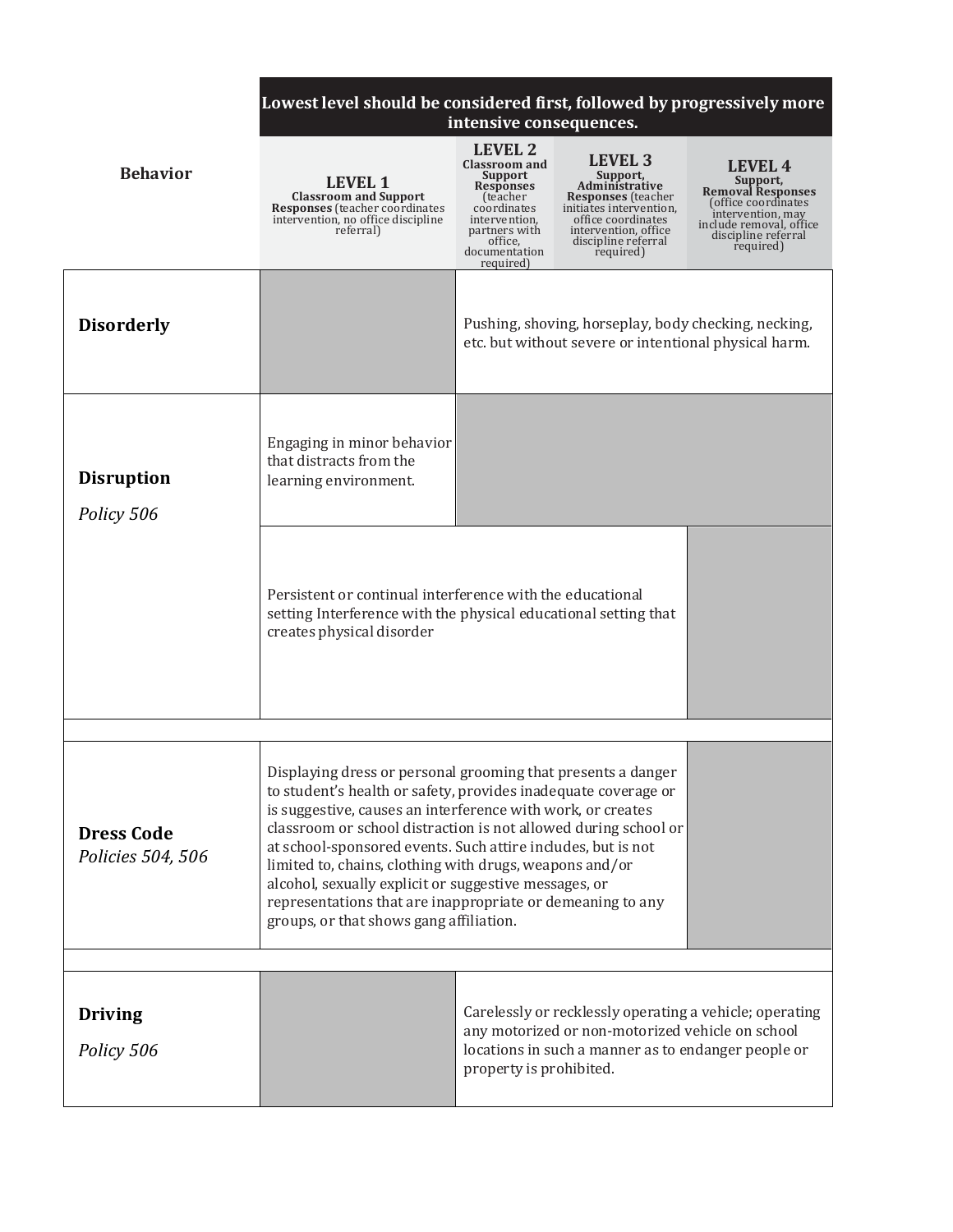|                                      | Lowest level should be considered first, followed by progressively more                                                                                                                                                                                                                             | intensive consequences.                                                                                                                                                            |                                                                                                                                                                                                                                                                         |                                                                                                                                                                   |
|--------------------------------------|-----------------------------------------------------------------------------------------------------------------------------------------------------------------------------------------------------------------------------------------------------------------------------------------------------|------------------------------------------------------------------------------------------------------------------------------------------------------------------------------------|-------------------------------------------------------------------------------------------------------------------------------------------------------------------------------------------------------------------------------------------------------------------------|-------------------------------------------------------------------------------------------------------------------------------------------------------------------|
| <b>Behavior</b>                      | <b>LEVEL 1</b><br><b>Classroom and Support</b><br><b>Responses</b> (teacher coordinates<br>intervention, no office discipline<br>referral)                                                                                                                                                          | LEVEL 2<br><b>Classroom and</b><br><b>Support</b><br><b>Responses</b><br><i>fteacher</i><br>coordinates<br>intervention.<br>partners with<br>office,<br>documentation<br>required) | <b>LEVEL 3</b><br>Support,<br>Administrative<br><b>Responses</b> (teacher<br>initiates intervention,<br>office coordinates<br>intervention, office<br>discipline referral<br>required)                                                                                  | <b>LEVEL 4</b><br>Support,<br><b>Removal Responses</b><br>(office coordinates<br>intervention, may<br>include removal, office<br>discipline referral<br>required) |
| <b>Bomb</b>                          | Possessing an incendiary or explosive device, material, or any combination of<br>combustible or explosive substance, other than a firearm, that can cause harm to<br>people or property (e.g., firecrackers, smoke bombs, flares; but NOT "snap pops,"<br>which should be treated as a disruption). |                                                                                                                                                                                    |                                                                                                                                                                                                                                                                         |                                                                                                                                                                   |
| Policies 501, 506                    |                                                                                                                                                                                                                                                                                                     |                                                                                                                                                                                    |                                                                                                                                                                                                                                                                         | Detonating or<br>possessing and/or<br>threatening to<br>detonate an<br>incendiary device or<br>material, as<br>described above.                                   |
|                                      |                                                                                                                                                                                                                                                                                                     |                                                                                                                                                                                    |                                                                                                                                                                                                                                                                         |                                                                                                                                                                   |
| <b>Bomb Threat</b>                   | Verbal or written threat in any medium of possessing an incendiary or explosive                                                                                                                                                                                                                     |                                                                                                                                                                                    |                                                                                                                                                                                                                                                                         |                                                                                                                                                                   |
| Policies 506                         | device, material, or any combination of combustible or explosive substance, other<br>than a firearm, that can cause harm to people or property (e.g. firecrackers, smoke<br>bombs, flares, but NOT "snap pops)                                                                                      |                                                                                                                                                                                    |                                                                                                                                                                                                                                                                         |                                                                                                                                                                   |
|                                      |                                                                                                                                                                                                                                                                                                     |                                                                                                                                                                                    |                                                                                                                                                                                                                                                                         |                                                                                                                                                                   |
| <b>Fighting</b><br>Policies 501, 506 |                                                                                                                                                                                                                                                                                                     | harm toward each other                                                                                                                                                             | Two or more people engaged in intentional bodily                                                                                                                                                                                                                        |                                                                                                                                                                   |
|                                      |                                                                                                                                                                                                                                                                                                     |                                                                                                                                                                                    |                                                                                                                                                                                                                                                                         |                                                                                                                                                                   |
| <b>Harassment</b>                    |                                                                                                                                                                                                                                                                                                     | programs                                                                                                                                                                           | Nonsexual: Engaging in intentional negative actions<br>on the part of one or more students that cause<br>discomfort with identity issues in regard to race,<br>color, national origin, gender and gender identity,<br>disability, sexual orientation, religion or other | characteristics that interfere with a student's ability to<br>participate in or benefit from the school's educational                                             |
| Policies 413, 506                    |                                                                                                                                                                                                                                                                                                     | directed toward others                                                                                                                                                             | Sexual; Unwelcome sexual advances, requests for<br>sexual favors; and/or other inappropriate verbal,<br>written or physical conduct of a sexual nature                                                                                                                  |                                                                                                                                                                   |
|                                      |                                                                                                                                                                                                                                                                                                     |                                                                                                                                                                                    | the age, grade, developmental level, prior offenses,<br>intentionality and circumstances in determining an<br>appropriate course of action and responses.)                                                                                                              | (Consideration would need to be particularly given to                                                                                                             |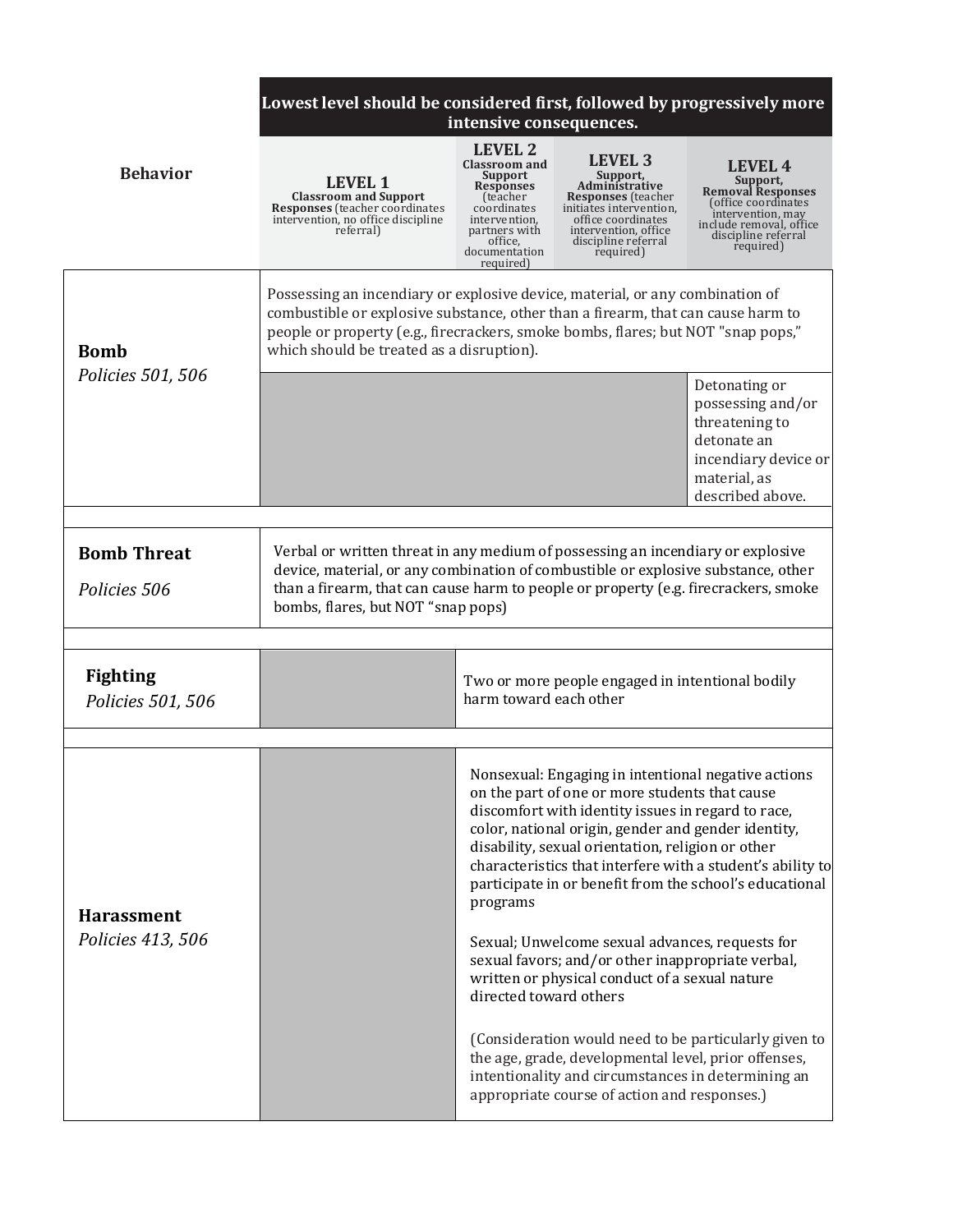|                                                                                                | Lowest level should be considered first, followed by progressively more<br>intensive consequences.                                         |                                                                                                                                                                       |                                                                                                                                                                                        |                                                                                                                                                                                 |
|------------------------------------------------------------------------------------------------|--------------------------------------------------------------------------------------------------------------------------------------------|-----------------------------------------------------------------------------------------------------------------------------------------------------------------------|----------------------------------------------------------------------------------------------------------------------------------------------------------------------------------------|---------------------------------------------------------------------------------------------------------------------------------------------------------------------------------|
| <b>Behavior</b>                                                                                | <b>LEVEL 1</b><br><b>Classroom and Support</b><br><b>Responses</b> (teacher coordinates<br>intervention, no office discipline<br>referral) | LEVEL 2<br><b>Classroom and</b><br>Support<br><b>Responses</b><br>(teacher)<br>coordinates<br>intervention,<br>partners with<br>office,<br>documentation<br>required) | <b>LEVEL 3</b><br>Support,<br>Administrative<br><b>Responses</b> (teacher<br>initiates intervention,<br>office coordinates<br>intervention, office<br>discipline referral<br>required) | LEVEL 4<br>Support,<br><b>Removal Responses</b><br>(office coordinates<br>intervention, may<br>include removal, office<br>discipline referral<br>required)                      |
| <b>Hazing</b><br>Policy 526                                                                    |                                                                                                                                            | organization.                                                                                                                                                         | Committing an act against another student, or                                                                                                                                          | coercing a student into committing an act, that creates<br>a substantial risk of harm to a person in order for the<br>student to be initiated into or affiliated with a student |
| <b>Illegal Drugs</b><br>Controlled<br><b>Substances</b><br>(Prescription)<br>Policies 417, 418 |                                                                                                                                            |                                                                                                                                                                       | Unauthorized use of, possession of, or being under the<br>influence of a controlled substance or look-alike<br>substance not prescribed by a physician.                                |                                                                                                                                                                                 |
|                                                                                                |                                                                                                                                            |                                                                                                                                                                       | Using, possessing (including<br>paraphernalia) or being under the<br>influence of illegal drugs.                                                                                       |                                                                                                                                                                                 |
|                                                                                                |                                                                                                                                            |                                                                                                                                                                       | Distributing or selling non-illegal drugs<br>or look-alike substances.                                                                                                                 |                                                                                                                                                                                 |
|                                                                                                |                                                                                                                                            |                                                                                                                                                                       |                                                                                                                                                                                        | Any activity<br>involving the<br>consumption of any<br>drug, illegal<br>substance that<br>subjects the student<br>to a risk of harm.                                            |
| Over the<br>Counter<br><b>Medications</b>                                                      |                                                                                                                                            |                                                                                                                                                                       | influence of a controlled substance or look-alike<br>substance not prescribed by a physician                                                                                           | Unauthorized use of, possession of, or being under the                                                                                                                          |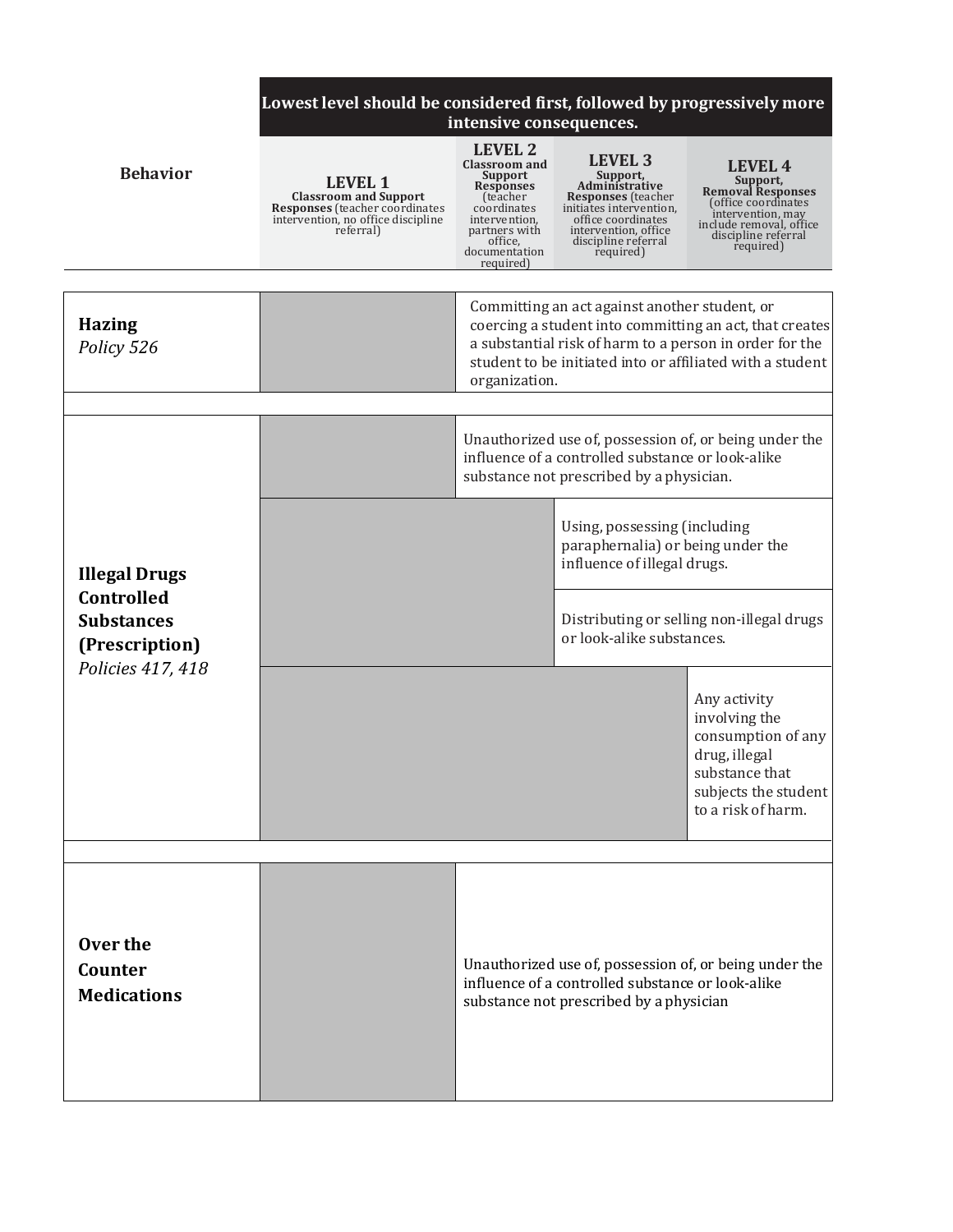|                                 | Lowest level should be considered first, followed by progressively more<br>intensive consequences.                                          |                                                                                                                                                                              |                                                                                                                                                                                                              |                                                                                                                                                            |
|---------------------------------|---------------------------------------------------------------------------------------------------------------------------------------------|------------------------------------------------------------------------------------------------------------------------------------------------------------------------------|--------------------------------------------------------------------------------------------------------------------------------------------------------------------------------------------------------------|------------------------------------------------------------------------------------------------------------------------------------------------------------|
| <b>Behavior</b>                 | <b>LEVEL 1</b><br><b>Classroom and Support</b><br><b>Responses</b> (teacher coordinates)<br>intervention, no office discipline<br>referral) | <b>LEVEL 2</b><br><b>Classroom and</b><br>Support<br><b>Responses</b><br>(teacher)<br>coordinates<br>intervention,<br>partners with<br>office,<br>documentation<br>required) | LEVEL <sub>3</sub><br>Support,<br>Administrative<br><b>Responses</b> (teacher<br>initiates intervention,<br>office coordinates<br>intervention, office<br>discipline referral<br>required)                   | LEVEL 4<br>Support,<br><b>Removal Responses</b><br>(office coordinates<br>intervention, may<br>include removal, office<br>discipline referral<br>required) |
|                                 |                                                                                                                                             |                                                                                                                                                                              | a non-firearm gun.                                                                                                                                                                                           | Possessing, using, or threatening to use                                                                                                                   |
|                                 |                                                                                                                                             |                                                                                                                                                                              | Possessing a fire-arm<br>implement that could cause serious<br>weapon.                                                                                                                                       | Possessing ammunition, a knife or other<br>bodily harm, without intent to use as a                                                                         |
| Weapons<br>Policy 501           |                                                                                                                                             |                                                                                                                                                                              |                                                                                                                                                                                                              | Possessing a knife<br>or anything that<br>could cause serious<br>bodily harm with<br>intent to use as a<br>weapon.                                         |
|                                 |                                                                                                                                             |                                                                                                                                                                              |                                                                                                                                                                                                              | Using or threatening<br>to use, a knife or<br>other implement as<br>a weapon with<br>intent to cause<br>serious bodily harm.                               |
|                                 |                                                                                                                                             |                                                                                                                                                                              |                                                                                                                                                                                                              | Distributing or<br>selling weapons.                                                                                                                        |
| <b>Robbery</b> (using<br>force) |                                                                                                                                             |                                                                                                                                                                              | Taking or attempting to take anything of value that is<br>owned by another person or organization under<br>confrontational circumstances by force or threat of<br>force and/or by putting the victim in fear |                                                                                                                                                            |
| <b>Tardiness</b>                | Arriving late to the assigned<br>school locations (class).                                                                                  |                                                                                                                                                                              |                                                                                                                                                                                                              |                                                                                                                                                            |
| Policies 503, 506               | Persistently (more than three times)<br>arriving late to class or school without an<br>excuse.                                              |                                                                                                                                                                              |                                                                                                                                                                                                              |                                                                                                                                                            |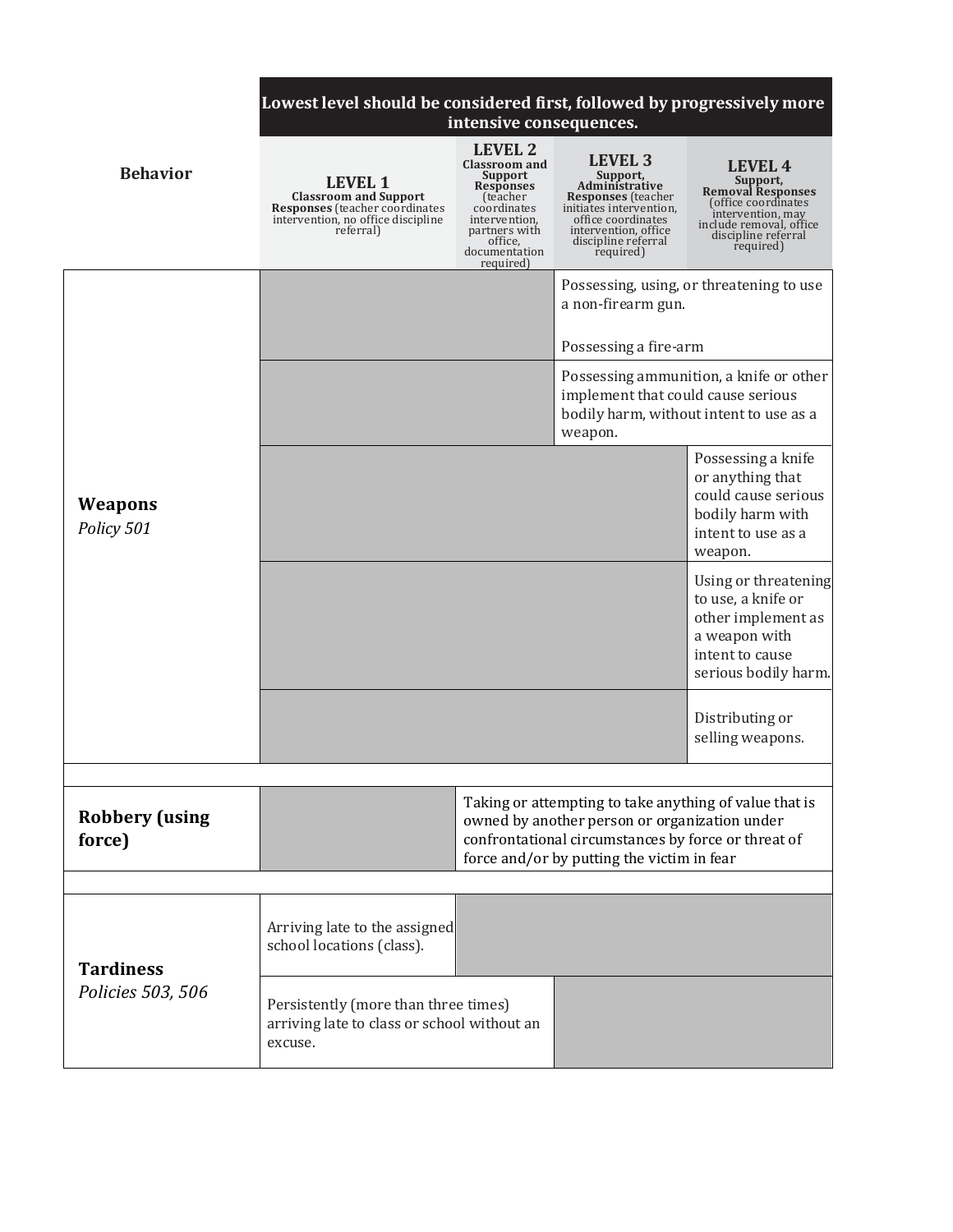|                                      | Lowest level should be considered first, followed by progressively more                                                                    | intensive consequences.                                                                                                                                                      |                                                                                                                                                                                            |                                                                                                                                                                                                                                                                                                                                                                                                                                                                                                  |
|--------------------------------------|--------------------------------------------------------------------------------------------------------------------------------------------|------------------------------------------------------------------------------------------------------------------------------------------------------------------------------|--------------------------------------------------------------------------------------------------------------------------------------------------------------------------------------------|--------------------------------------------------------------------------------------------------------------------------------------------------------------------------------------------------------------------------------------------------------------------------------------------------------------------------------------------------------------------------------------------------------------------------------------------------------------------------------------------------|
| <b>Behavior</b>                      | <b>LEVEL 1</b><br><b>Classroom and Support</b><br><b>Responses</b> (teacher coordinates<br>intervention, no office discipline<br>referral) | <b>LEVEL 2</b><br><b>Classroom and</b><br>Support<br><b>Responses</b><br>(teacher)<br>coordinates<br>intervention,<br>partners with<br>office,<br>documentation<br>required) | LEVEL <sub>3</sub><br>Support,<br>Administrative<br><b>Responses</b> (teacher<br>initiates intervention,<br>office coordinates<br>intervention, office<br>discipline referral<br>required) | <b>LEVEL 4</b><br>Support,<br><b>Removal Responses</b><br>(office coordinates<br>intervention, may<br>include removal, office<br>discipline referral<br>required)                                                                                                                                                                                                                                                                                                                                |
| <b>Terroristic</b><br><b>Threats</b> |                                                                                                                                            |                                                                                                                                                                              |                                                                                                                                                                                            | A threat of violence<br>with the intent to<br>terrorize; Whoever<br>threatens, directly<br>or indirectly, to<br>commit any crime of<br>violence with<br>purpose to terrorize<br>another or to cause<br>evacuation of a<br>building, place of<br>assembly, vehicle or<br>facility of public<br>transportation or<br>otherwise to cause<br>serious public<br>inconvenience, or in<br>a reckless disregard<br>of the risk of causing<br>such terror or<br>inconvenience (MN<br>Statute Sec. 609.713 |
|                                      | Taking or obtaining property of another without permission<br>and/or knowledge of the owner.                                               |                                                                                                                                                                              |                                                                                                                                                                                            |                                                                                                                                                                                                                                                                                                                                                                                                                                                                                                  |
| <b>Theft</b><br>Policy 506           |                                                                                                                                            | the owner.                                                                                                                                                                   | of another without permission and/or knowledge of                                                                                                                                          | Persistently or habitually taking or obtaining property                                                                                                                                                                                                                                                                                                                                                                                                                                          |
|                                      |                                                                                                                                            | Taking or obtaining property of another without<br>permission and/or knowledge of the owner, where the<br>theft is over \$200 or defined as burglary by law<br>enforcement   |                                                                                                                                                                                            |                                                                                                                                                                                                                                                                                                                                                                                                                                                                                                  |
| <b>Tobacco</b><br>Policies 419, 506  |                                                                                                                                            |                                                                                                                                                                              | of tobacco products                                                                                                                                                                        | Any activity involving the consumption                                                                                                                                                                                                                                                                                                                                                                                                                                                           |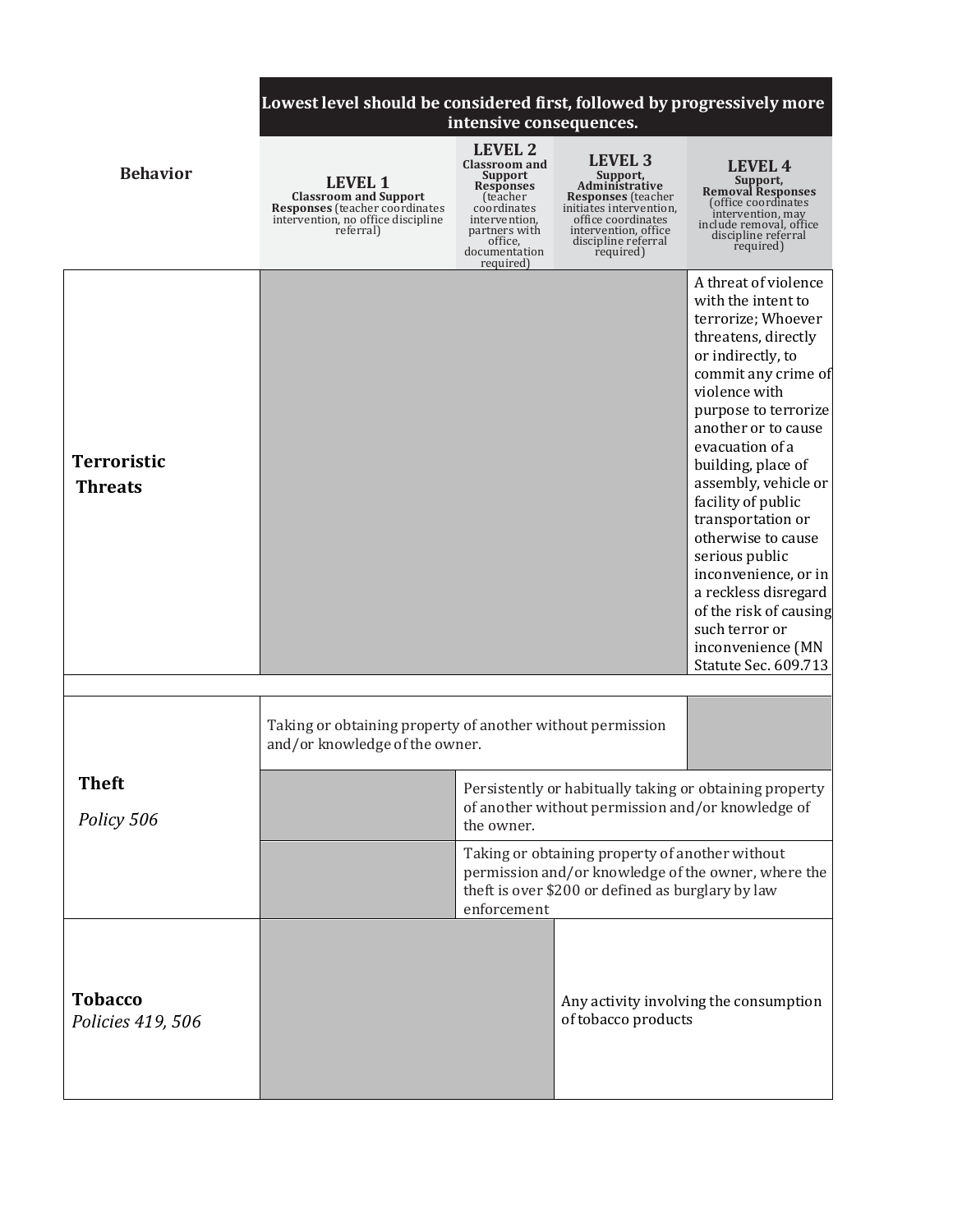|                                     | Lowest level should be considered first, followed by progressively more<br>intensive consequences.                                          |                                                                                                                                                                                     |                                                                                                                                                                                            |                                                                                                                                                                                                                                                                  |
|-------------------------------------|---------------------------------------------------------------------------------------------------------------------------------------------|-------------------------------------------------------------------------------------------------------------------------------------------------------------------------------------|--------------------------------------------------------------------------------------------------------------------------------------------------------------------------------------------|------------------------------------------------------------------------------------------------------------------------------------------------------------------------------------------------------------------------------------------------------------------|
| <b>Behavior</b>                     | <b>LEVEL 1</b><br><b>Classroom and Support</b><br><b>Responses</b> (teacher coordinates)<br>intervention, no office discipline<br>referral) | <b>LEVEL 2</b><br><b>Classroom and</b><br>Support<br><b>Responses</b><br><i>(teacher)</i><br>coordinates<br>intervention,<br>partners with<br>office,<br>documentation<br>required) | LEVEL 3<br>Support,<br>Administrative<br><b>Responses</b> (teacher<br>initiates intervention.<br>office coordinates<br>intervention, office<br>discipline referral<br>required)            | LEVEL 4<br>Support,<br><b>Removal Responses</b><br>office coordinates<br>intervention, may<br>include removal, office<br>discipline referral<br>required)                                                                                                        |
| <b>Threat/Intimidation</b>          |                                                                                                                                             |                                                                                                                                                                                     | Engaging in verbal behavior or<br>implied threat to interfere with an<br>cause a reasonable person to have a<br>reasonable apprehension that such<br>harm.<br>weapon that is not dangerous | posturing that involves an expressed or<br>individual's personal safety, academic<br>efforts, employment or participating in<br>school sponsored activities which would<br>Possessing, using or threatening to use a<br>look alike or facsimile (e.g. water gun) |
| <b>Truancy</b><br>Policies 503, 506 | Being willfully absent from class without lawful excuse for one or more class periods<br>on seven different school days.                    |                                                                                                                                                                                     |                                                                                                                                                                                            |                                                                                                                                                                                                                                                                  |
| <b>Verbal Abuse</b><br>Policy 506   | Use of profane or obscene language towards a particular person                                                                              |                                                                                                                                                                                     |                                                                                                                                                                                            |                                                                                                                                                                                                                                                                  |